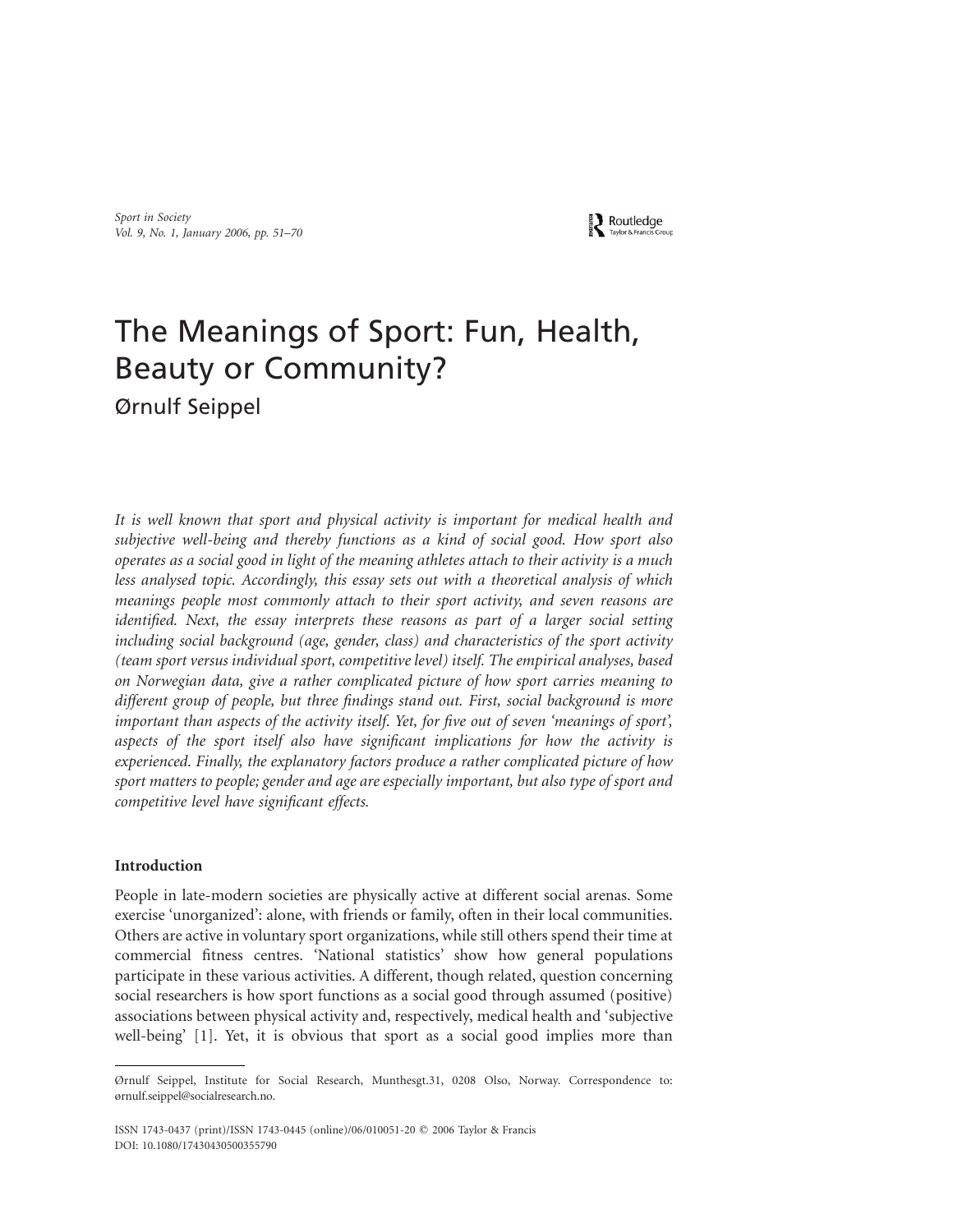physiology, biology and the question of how various sport activities have certain psychological effects. Sport activities also have a direct and intrinsic social meaning for those involved, and this meaning is an important aspect of sport as a social good. Given that so many people are physically active today [2], a principal social welfare and inequality question should be: How do people actually experience their sport activity? Hence, the purpose of this essay is to study how different groups of people experience their sport activities and, thereby, to see what kinds of social good sport represents to various social groups. The central arena for sport activity in Norway is voluntary sport organizations, and a survey of members of voluntary sport organizations is, consequently, the basis of the subsequent empirical analyses (see sections on the Norwegian Case and Data and Methodology for more details).

Apart from this introduction, the essay contains six sections. Next, I will give a theoretical justification of the classification of 'meanings of sport' applied in the empirical studies, and then place this class of meanings in a larger social context to sketch relevant questions, assumptions and hypotheses. Thereafter, sections on data, methods and the Norwegian case follow. The empirical analyses include, first, the distribution of the basic dimensions of the study – why and how are people active in sports – and, second, explain variations on the scores on the various 'meanings of sport' based on social background and kind of sport activity. The essay ends with a discussion of a selection of empirical findings in light of the theoretical framework.

#### The Meanings of Sport: Theoretical Framework

An understanding of how sport functions as a social good depends on how sport activities are experienced. To study experiences of sport, one should take account of the fact that the field of sport consists of an increasingly divers set of activities, and that a process of individualization probably results in more diverse experiences of sport [3]. This implies that similar activities might have various meanings to different people and that one person might attach different meanings to the same activity; one might play football both because it is fun and because it promotes health. This complexity and diversity in the phenomenology of sport illustrates the need for a theoretical framework comprising a diverse yet warranted spectre of reasons for being active in sport. To develop a fruitful classification of 'meanings of sport', I will draw on philosophy, history and sociology.

Sport psychologists have traditionally been concerned with motives and the rationale for these studies has mainly been to uncover success-formulas: motive has been the independent variable explaining failure or success as athletes [4]. I have chosen the term 'meaning' to establish some distance to this tradition and its understanding of social action. In the terms of Searle [5], motives (as in this sportpsychology-tradition) should be seen as 'intentions prior to action': first, a mental state of affairs of some kind, then, rather mechanically, some kind of action. Contrary to this idea, the purpose of this essay is to view the reasons people give for being active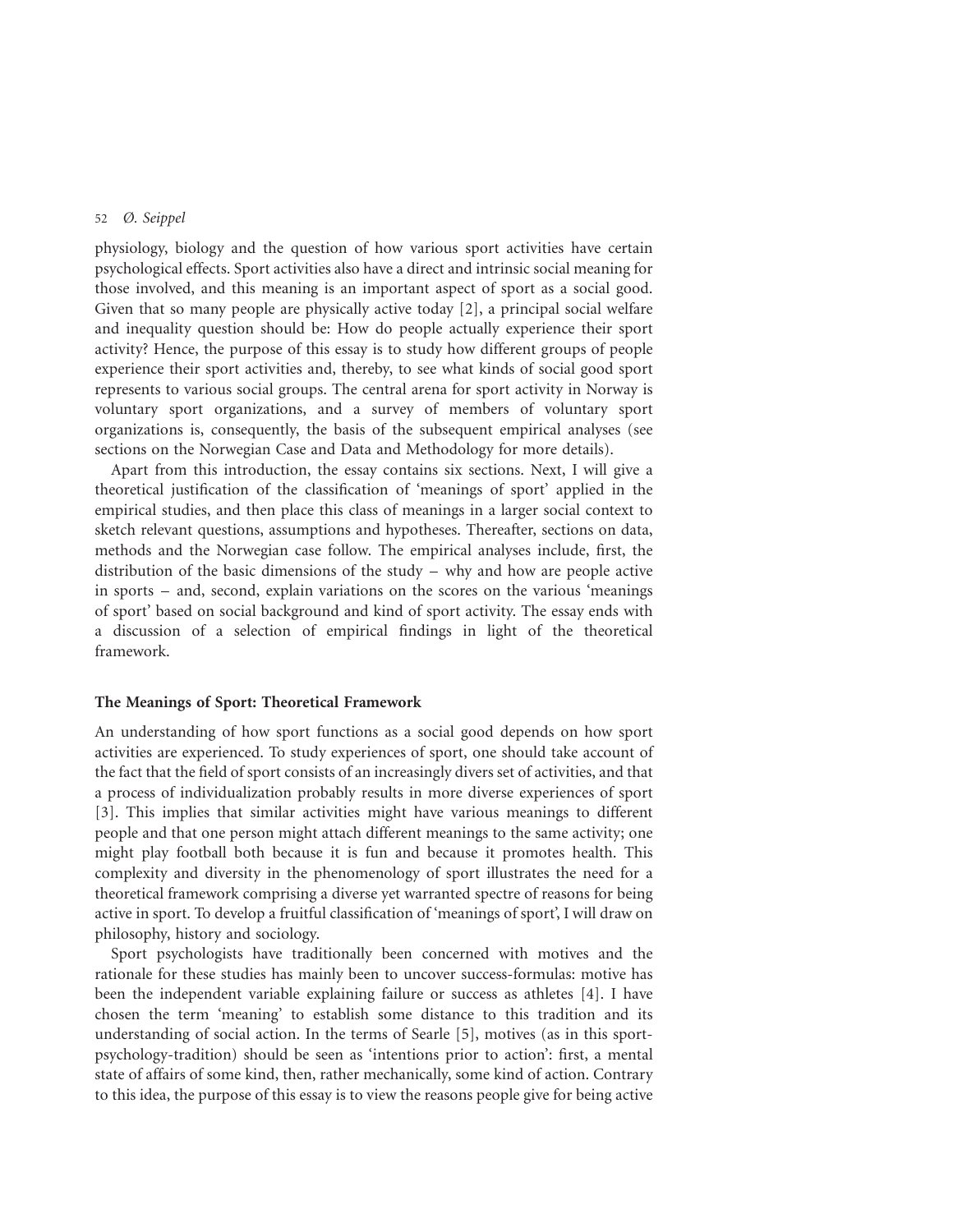in sport organizations as internal to the activity – in Searle-terminology 'intentions in action' – and to interpret (variations in) these meanings as part of a larger social context: as dependent variables [6]. So, the purpose is not to study the motives initiating people to be active or successful in sport, but to try to sort out how they experience their sport activity on an every day basis and, then, to see how these experiences in turn might be explained by social contexts.

A first answer to the question of how to assign meaning to sport activities is central to sport philosophy, but appears in historical and sociological studies as well [7]. The core idea is that the value of sport is intrinsic to the activity, and there are, basically, two versions of this argument [8]. The first is known from Huizinga's seminal study Homo Ludens, and claims that sport is, or should be, similar to play: voluntary, set off from daily or 'real' life, taking place at particular arenas, both with respect to time and space. If one dimension of play seems important here it should be that 'Nevertheless it is precisely this fun-element that characterizes the essence of play' [9]. And even though a most common critique insists that modern sport is so thoroughly rationalized that this dimension is about to lose its significance [10], it seems reasonable – especially when focusing not only on elite sport, but also on organized mass sport – to assume that (1) fun and joy are weighty reasons for being active in sport.

Suits states succinctly that 'People play games so that they can realize in themselves capacities not realizable ... in the pursuit of their ordinary activities' [11]. That sport might have an expressive dimension is old news [12]. Yet, in light of recent theories on postmodern society and modern individualism [13] and particularly because of the emergence of certain new sports [14], it seems increasingly appropriate to study (2) sport as expressive action.

Historically and sociologically, these intrinsic and 'disinterested' meanings of sport are often presented as antagonistic to more instrumental reasons. Of historical interest, mostly, we find sport as part of military strategies and class struggles. However, a traditional reason (for example, in German and Swedish gymnastics) which is still very relevant for public funding of sport is *physical health*, and, at an individual level, the aim  $(3)$  to keep fit. Although physiological concerns have been the common focus when talking about health, for many sport probably also gives a feeling of mental and psychic surplus; sport is an arena for (4) mental recreation.

Another challenge reflecting a more individualized society where the self increasingly comes into focus is the need to stage a self, and as part thereof, the body, in ways that gain social recognition, and so, add to an identity [15]. Accordingly, taking part in sport activities with the aim of improving one's (5) body, or more generally, one's appearance, is, possibly, an important reason for being active in sport.

There are several attempts to describe the development of sport as an autonomous social system, and the criteria for succeeding in this endeavour is to find, in a Luhmannian vocabulary, the codes and programmes that co-ordinate communication within a sport system. Whereas Cachay and Thiel, in line with the above discussion,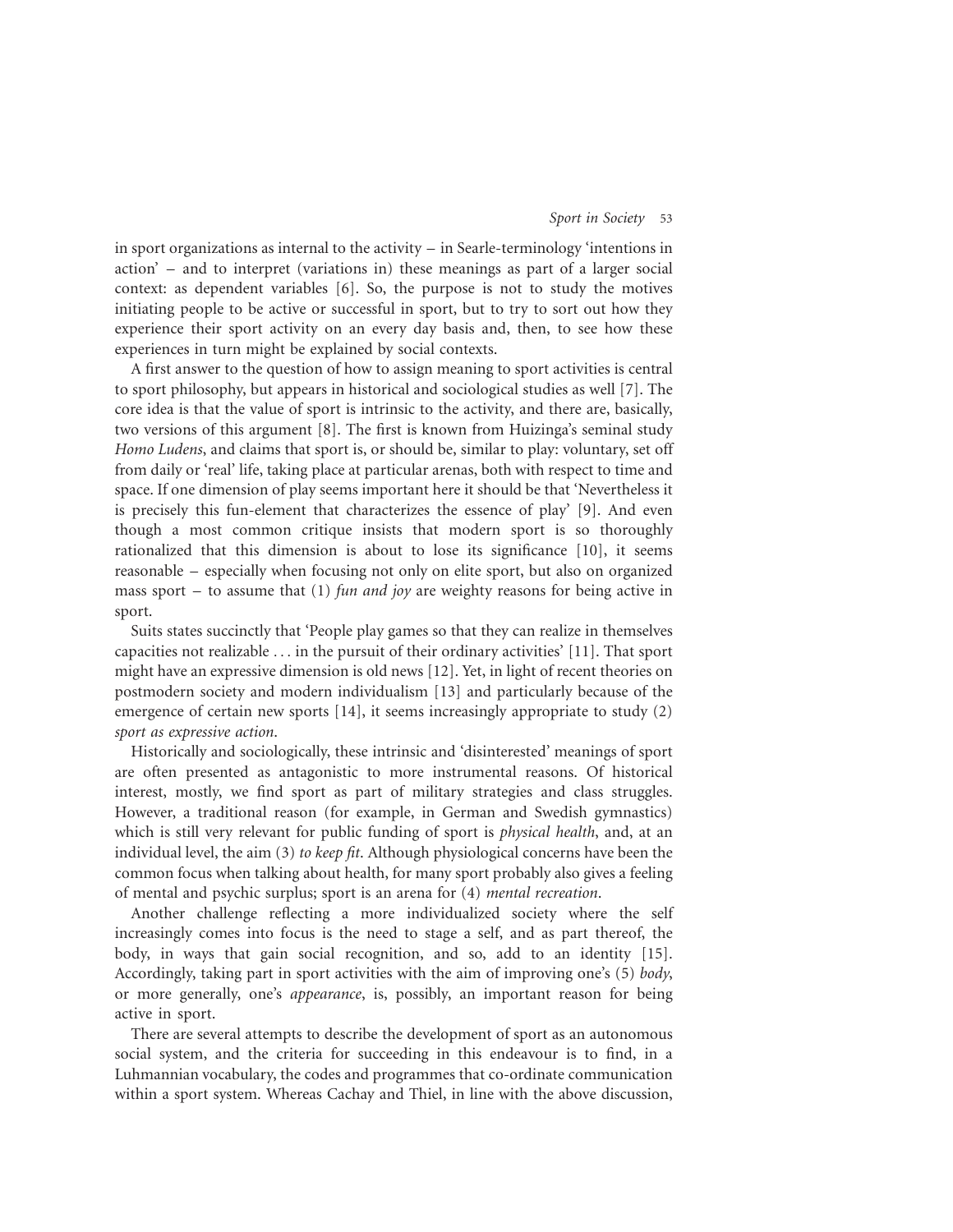emphasize health, medicine and 'Bildung' [16], Stichweh and Tangen have put more weight on the fact that modern sport is communication oriented towards competitive achievements [17]. This is obviously also a central feature of other discussions of the constitutive essence of sport [18], and (6) sport as competition and achievement is probably a widespread motivation for sport activity.

In this essay the focus is on sport as it takes place in voluntary sport organizations. Followed by an increased scepticism towards state and market as the foundational principle for societal organization, there has been an increased focus on (and belief in) civil society [19]. Civil society is seen as an arena hosting a potential for developing social networks and building communities of importance for individuals, local institutions and society writ large. The same questions and hopes are also set forth more specifically when it comes to sport [20]. A central question then is the extent to which activity in voluntary organizations actually fulfils this (7) social integration function; whether people take part in sport because of social relations resulting from the activity.

Based on philosophical, historical and sociological arguments, seven ways to attach meaning to sport activities are outlined: fun/joy, expressivity, to keep fit, mental recreation, body and appearance, competition and achievements and social integration. Although there probably are more reasons for taking part in sport than those listed above, the seven dimensions emphasized here are important to understand both what kind of activities sport as a social good represent for those involved in these activities, and, not least, to understand the culture of sport as part of a larger social and historical context.

## Sport and Social Inequality: Social Background and Sport Activity

The purpose of this essay is to describe how people experience their sport activities and to study these 'sport meanings' in light of the contexts of the activities. In this section, I will discuss the seven meanings of sport introduced above in light of a larger social setting and delineate the questions and hypotheses guiding the empirical analyses. Two approaches are central. First, I assume that social background – age, gender and social class – influences experiences of sport activities. Second, it seems reasonable that people experience their sport activity distinctively because of differences in the activities themselves: individual sports versus team sports and competitive level.

For social background there is, with respect to age, a strong normative view and an explicit policy that youth sport should not be too competitive and that the funelement and social relations should be in focus. If these aims really are prioritized, one could assume that competitive reasons are less common among young athletes and that fun and social relations are more important in this group. There is also the possibility of non-linear (inverted-u-shape) correlations with respect to age, where the eldest part of the athletes together with the younger part perhaps is less competitive than the middle-aged. Moreover, it also seems reasonable to assume that some of the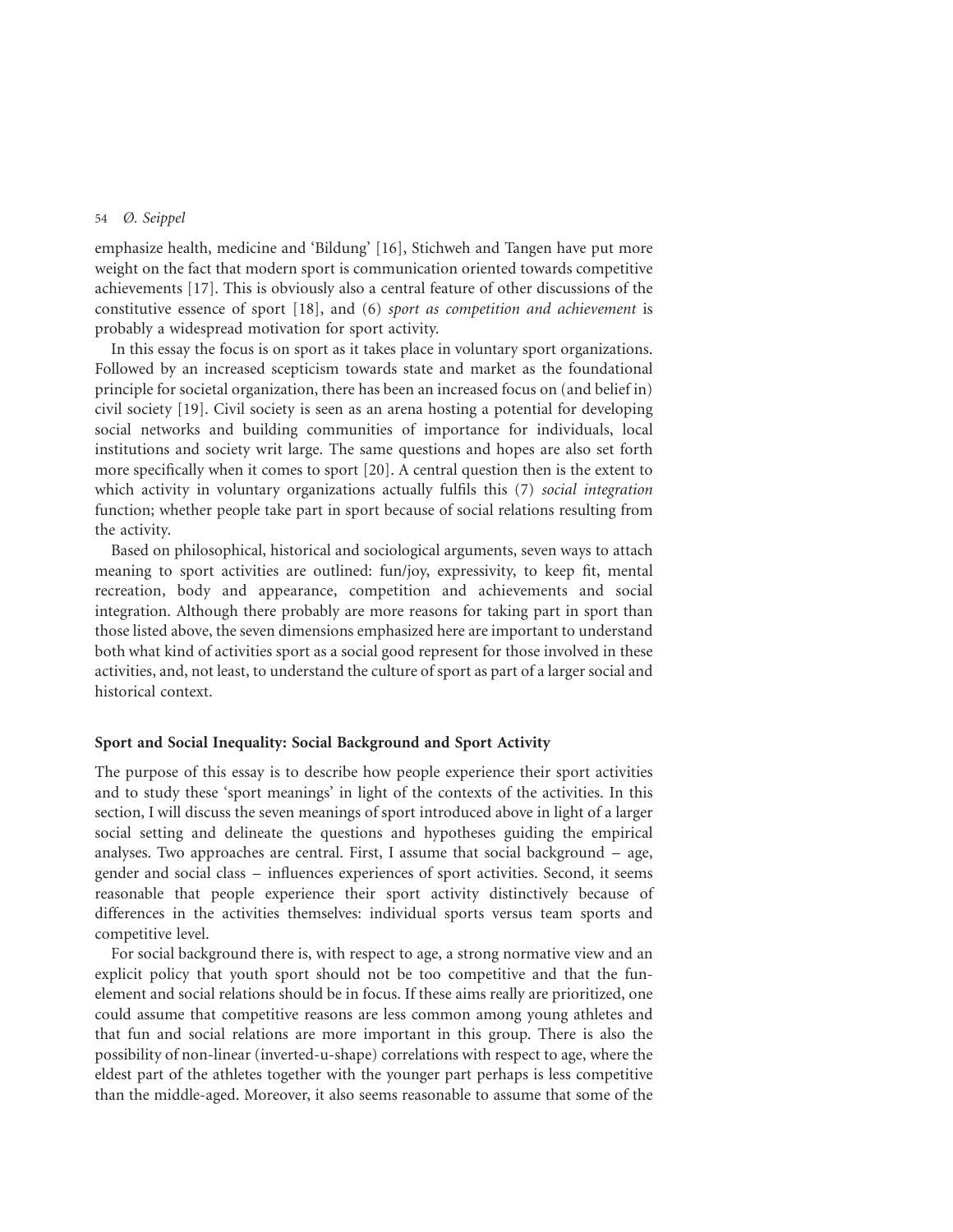more instrumental aspects – for example, to keep fit and mental recreation – are more central to older people.

With respect to gender, sport could be seen, even today, as a social arena where rather traditional sport values as strength, endurance and competitiveness have a strong hold [21]. At the same time, Norway is a country with relatively small gender inequalities, and over the last decades there has been, in general, a substantial development with respect to women's situation within the sport arena [22]. Furthermore, it also seems important to remember that the recruitment to sport operates through two stages: a severely skewed recruitment into the sport arena (only one third of members of Norwegian sport organizations are women) is followed by a sport-specific-socialization operating within the arena. Thus, it seems reasonable to assume that many of those not fancying sport and its traditional values either do not enter the sport field at all, or do not endure the life in the sport arena. This selection process would probably weaken the gendering effect of traditional sport values. Against this background, I will simply question whether remnants of the traditional and rather masculine sport culture still has a hold, and, if so, the underlying assumption should be that men on average are more competitive than women, and that women are most concerned with the social relations within the sport arena. Other studies have indicated that women are more worried about a healthy lifestyle [23]; hence they could be expected to be more concerned with some of the instrumental meanings of sport as keeping fit and mental recreation. Regarding 'appearance' and the values intrinsic to the sport activity – fun/joy and expressivity – the analyses will remain rather open.

Today there is wide spectrum of class perspectives available; from writers working with classic (though reformulated) class concepts [24] via those still concerned with class based on relations within the labour market, but claiming that a stronger focus on occupations is needed [25], via a third group of researchers insisting that culture is somehow becoming the decisive class marker [26], to those proclaiming the death of class [27]. For sport, Veblen showed as much as seventy years ago how various classes assigned different meanings to sport activities: leisure as conspicuous consumption [28]. Later, Marxist class perspectives and more general studies of social inequality have been central to the sociology of sport [29]. Combining insights from these two perspectives, the most influential contribution to this debate recently is Bourdieu who has been concerned precisely with the topic of this essay, 'questions not only about the relationship between the practices and the variables, but also about the meaning which the practices take on in those relationships' [30]. Based mostly on historical data, Bourdieu states that the higher classes have had a more distanced and less utilityoriented posture towards their sport activities than the lower classes. Thus, I assume that high-class sport participants have a more playful and less instrumental relation to sports, whereas lower classes probably emphasize the social and instrumental aspects – in particular competition – of their sport activity. More recent studies of class and lifestyles complicate these assumptions. Sugden and Tomlinson show how the higher classes today systematically pay more attention to health issues that include sport [31]. The two approaches taken together then suggest that the upper classes today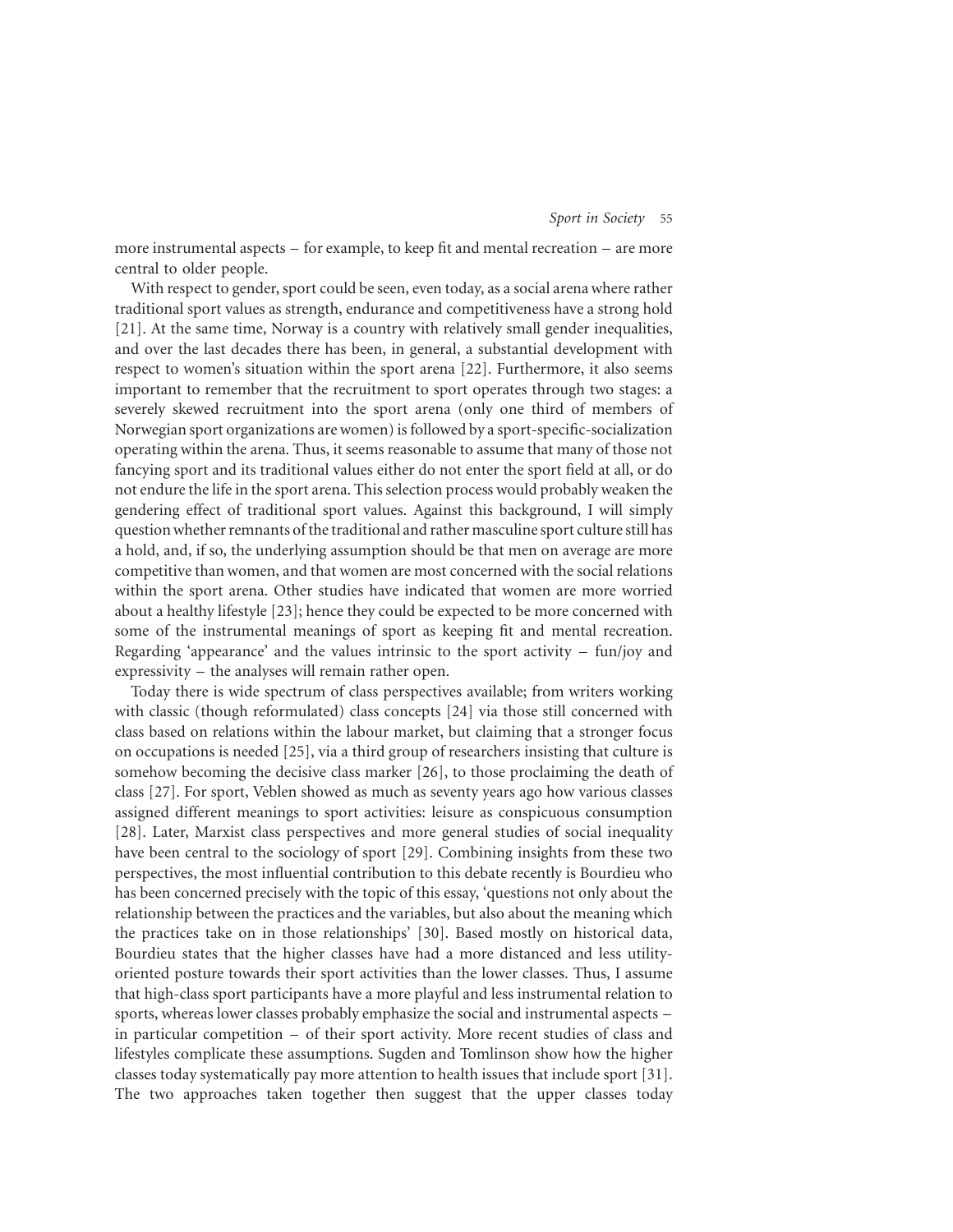emphasize both some intrinsic values and certain instrumental values as keeping fit and mental recreation more than lower classes which, on their side, are more competitive and concerned with social relations.

Beside social characteristics, it also seems pertinent to study whether and how various forms of the sport activities themselves influence experiences of sport. I will consider two topics. First, there could be differences between those active in individual and team sports, where team sports might have stronger social relations than individual sports, and where individual sports might stress competition to a further degree. Team sports might also give room for a more playful kind of competition than individual sports, and could thereby be experienced as more joyful than individual sports. Second, one of the most debated public questions with respect to sport concerns the relation between mass sport and elite sport [32]. Emphasizing competition on the one hand obviously leads to exclusions of groups of people from the activity, and might also produce negative experiences for some participants. On the other hand, these competitive experiences could also be seen as positive, a prerequisite for generating fun and strong social relations. All in all, from a theoretical point of view, competitiveness appears as an ambiguous factor; it might both nurture and hamper various experiences connected to the sport activity, and I will, consequently, leave the effect of competition as an open question.

#### The Norwegian Case

The history of Norwegian sport and its voluntary organizations share many characteristics with other Western nations [33]. The starting point for sport as an organized activity was the rifle associations operating in close connection to the military forces around 1860. Thereafter, inputs influential in most other western countries are essential: German and Swedish gymnastics, 'English sports', promotion of health and sanity and a period marked by class conflict. The post-war period is characterized, first, by an enormous growth in both the number of sport organizations and level of activity, and second, by a differentiation within the field of voluntary sport organizations [34]. Looking for Norwegian peculiarities, three factors stand out. First, a relatively large proportion of the Norwegian population – around 30 per cent – is a member of a voluntary sport organization [35]. Among the most central characteristics of these organizations is their size: they are small, 36 per cent of them have less than 50 members, 54 per cent have less than 100 members, and no more than 3 per cent of the clubs have more than 1,000 members. In two thirds of the clubs, all work is done voluntarily; in only ten per cent of the clubs is less than 90 per cent of the work done by volunteers [36]. Second, it seems important to point out how geography and climate has made certain sport disciplines, such as skiing and skating, more popular in Norway than in southern countries, and these traditional and historical sports have played their role in the process of nation building [37]. More recently, however, sport as a cultural carrier has been influenced just as much by global processes as national traditions [38], and some of the national particularities have lost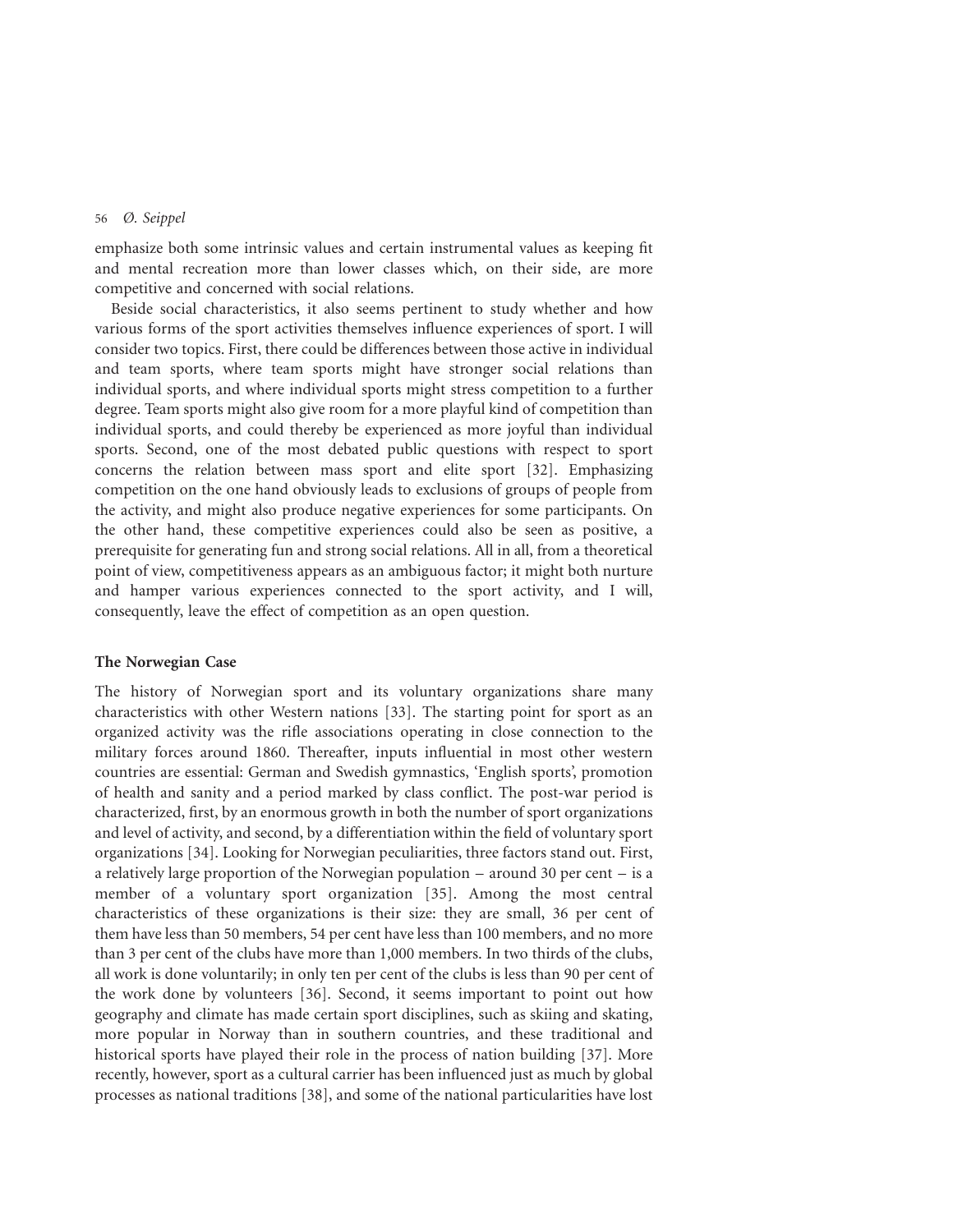their impact. The most popular sport – based on the number of organizations having the sport on their agenda – is football (34 per cent of the clubs) followed by skiing and 'exercising groups' (18 per cent), handball (14 per cent), track and field (11 per cent), shooting (10 per cent) and gymnastics (8 per cent). Third, one should notice the close relation between voluntary sport organizations and the state [39].

#### Data and Methodology

The data applied in this essay come from 'The Sport Club Study 1999–2000', and consists of a random sample of members (above the age of 12 years) of Norwegian voluntary sport clubs [40]. Of the 9,377 members who were sent a questionnaire, 1,660 responded. This gives a response rate of about 30 per cent [41]. Even though this is a relatively disappointing rate of response, available information on the population indicates that the sample corresponds well to the population in important respects. For gender, the relevant population consists of 38 per cent women, 62 per cent men; our data consists of 39 and 61 per cent respectively. For age, the population has 20 per cent in the 13–16 years age group, with 80 per cent 17 years and more; our data has 22 per cent and 78 per cent respectively. Due to this very good correlation between our final sample and the population, we have found it worthwhile to apply the data in spite of the low response rate. Speculating on the quality of the data, there could be a bias in the data where those more interested in, or devoted to, sport or sport organizations have tended to answer our questionnaire. This could give a too 'positive' image of sport, a fact to keep in mind when interpreting the following analyses.

As the above presentation of the case shows, there are both similarities and differences between the Norwegian case and others when it comes to levels of participation in sport, which arenas of physical activity people partake in and which sports are popular. This makes it problematical to apply these results to other countries, even though the Nordic countries and some other European countries (for example, Germany, Netherlands, Belgium) share numerous characteristics with the Norwegian case. This makes it reasonable to assume that many of the findings from this study also are valid for these countries. Moreover, and in spite of more differences for other cases, the substance of this study – the meanings of sport – and the factors used to interpret these meanings – social background and the sport activity itself – are central in relation to sport activities in most (if not all) countries. This implies that the social processes described in this essay and the social mechanisms operating through these processes probably are familiar also in more dissimilar cases. The various operationalizations are presented along with the empirical analyses.

## The Meanings of Sport: Empirical Analyses

The above sections have outlined, theoretically, along which dimensions people might assign meaning to their sport activity, and presented the most important factors for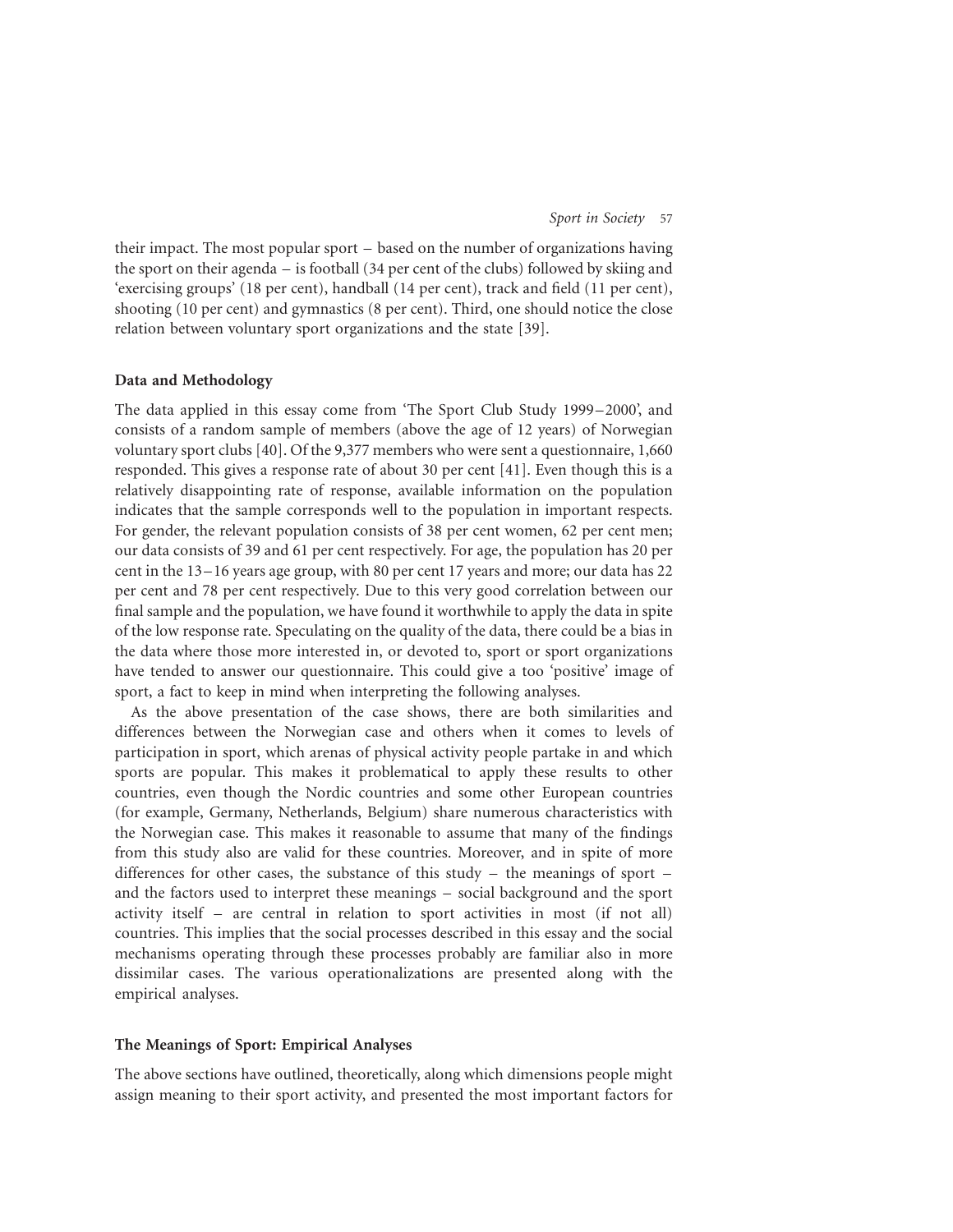explaining differences with respect to how various groups experience their activity. In the next section, I will show the prevalence of the seven meanings of sport. Then, I will study how these meanings vary according to the two sets of explanatory factors included in this study.

## The Seven Meanings of Sport

Theoretically, I have arrived at seven reasons for being active in a sport organization. The background for the concrete operationalizations of this theoretical framework is a survey 'question' listing various reasons for partaking in sport, where the respondents were asked to indicate how appropriate they considered these reasons for their own activity. Attempts to generate underlying dimensions in this material statistically (factor analyses) did not give theoretically satisfactory solutions, so the indices applied in the analyses are constructed one by one building on the theoretical framework. In all cases, the consistence and reliability of the indices are controlled for [42].

As is clear from Table 1, there are substantial differences when it comes to how important the various 'meanings' are experienced, and how widespread their support is. The most important meaning of sport is intrinsic to the activity 'joy and fun'. Next comes a set of more instrumental reasons: sport as an activity for 'keeping fit' and to 'relax mentally'. Thereafter, sport activity is chosen for its 'sociability', before there is a leap in importance down to 'competition/achievements'. The 'expressive' sides of sport come next, and the clearly least important reason for being active in a sport organization is 'body and appearance'. The standard deviation increases as the general support decreases and thereby supports the impression that some of the reasons really are important and widespread, whereas others seem restricted to specific groups. All in all, the importance of some of the non-instrumental reasons – especially to have fun, but also the social relations – underlines the importance of studying 'meaning' as an aspect of sport as a social good; sport is more than physical health and mental recreation. The diversity of reasons getting a high score also illustrates the diversity in experiences of sport activities, probably reflecting both the diversity in the field of sport and the individualized way to participate in these activities.

|                          | Means | Standard deviations |
|--------------------------|-------|---------------------|
| Joy/fun                  | 4.34  | 0.94                |
| Keep fit                 | 4.18  | 0.86                |
| Mental recreation        | 3.86  | 0.94                |
| Social factors           | 3.60  | 1.06                |
| Achievements/Competition | 3.09  | 1.22                |
| Expressivity             | 2.87  | 1.39                |
| Body/Appearance          | 2.38  | 1.04                |

Table 1 Meanings attached to sport activity in voluntary sport organisations. ( $N \sim 1400$ )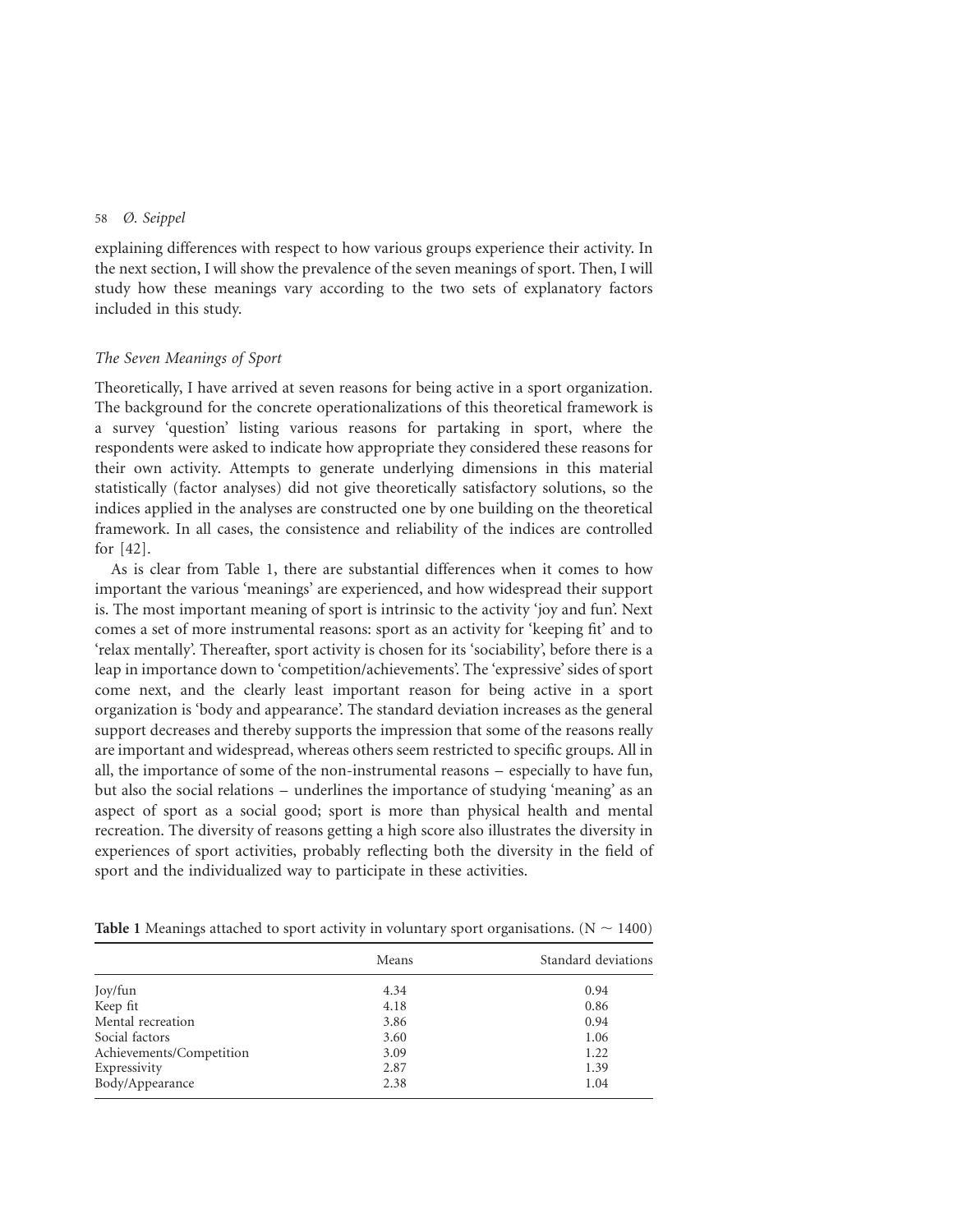## Explaining The Meanings of Sport: Empirical Results

The following analyses consist of two sections. First, I will rather briefly present some findings regarding sport and social class in simple bivariate analyses [43]. Second, I have conducted stepwise multivariate regression analyses for each of the seven meaning-dimensions where I include the most important social variables and some characteristics of the sport activity. This makes it possible both to compare the importance of two blocks of variables – social background and sport activities - and to analyse the effects of the particular variables.

As already indicated, the question of social class has been high on the sport sociological agenda. In Figure 1, several significant differences between how various social classes experience their sport activities are reported [44]. 'Social factors' and 'expressivism' present the two most systematic patterns: The higher classes have lower scores, the lower classes higher scores. Next, there are also relatively systematic differences when it comes to 'keeping fit' and 'mental recreation', and here the pattern is the opposite: more important for the higher classes than for the lower classes. These findings confirm the revised-Bourdieu-perspective suggested above. On the one hand, Bourdieu's insights are confirmed when the lower classes are most concerned with the social and expressive dimensions of sport; thereby sport appears as more existential to these social groups whereas the higher classes maintain a more distanced attitude to these activities. On the other hand, the instrumentality of the higher classes when it comes to certain life-style aspects indicates that Bourdieu's approach today is too simple, and should be refined in future studies. The lack of significant differences when it comes to competitive orientations is a challenge for future studies, which should also, if possible, test out how different ways to measure class (occupation, culture) matters for sport activities.[45]

The results of the multivariate analyses are presented in Tables 2a to 2 g where each analysis consists of two blocks of variables. First, gender and age is introduced as the essential social background variables. Second, the two aspects of the sport activity are



Figure 1 The Meanings of Sport and Social Class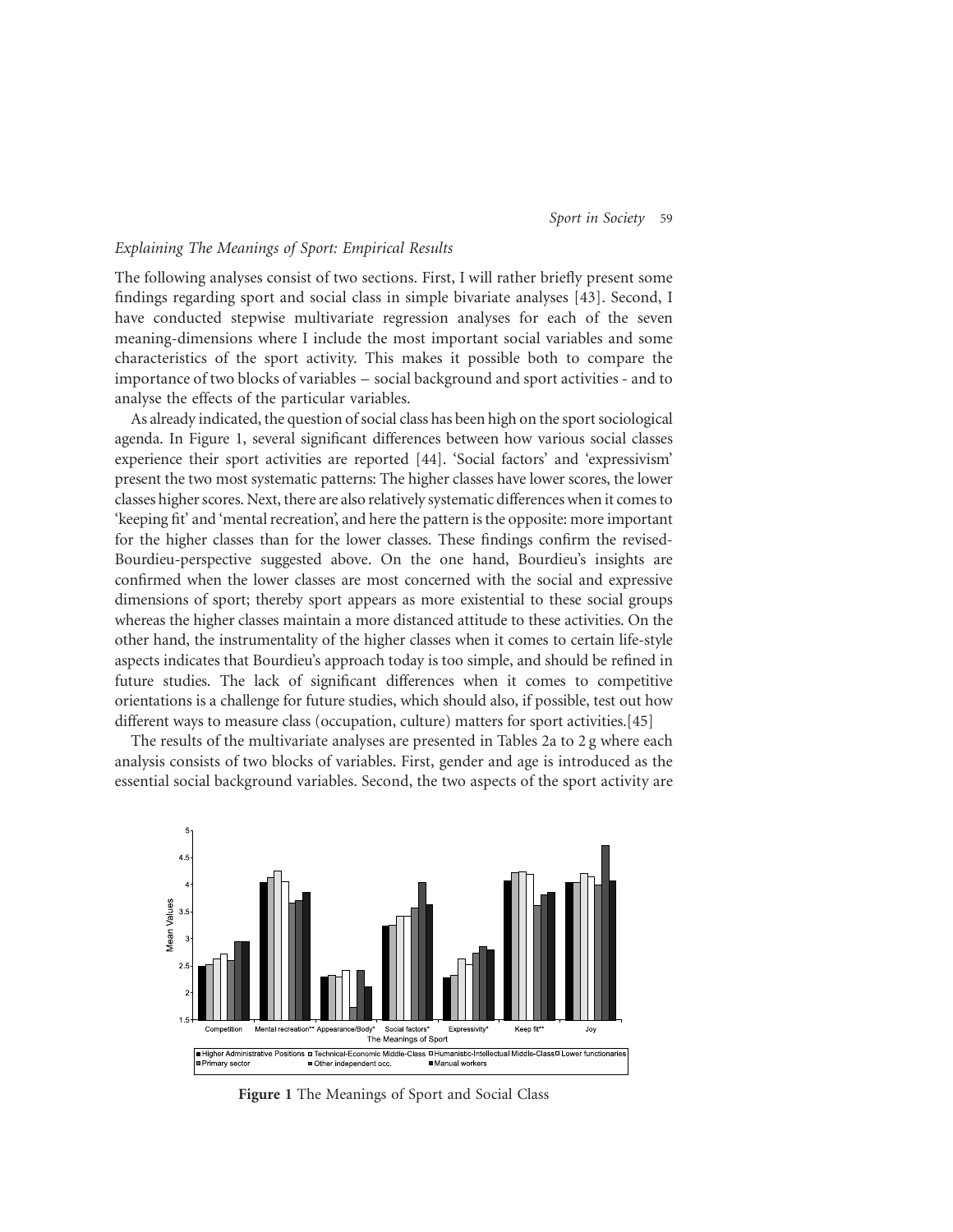Table 2a Regression (OLS). Meaning of Sport: Joy. Unstandardized coefficients

| Constant                  | $4.93**$  | $3.86**$  |
|---------------------------|-----------|-----------|
| Male                      | 0.02      | $-0.07$   |
| Age                       | $-0.02**$ | $-0.09**$ |
| Competitive level         |           | $0.55**$  |
| Individual vs. team sport |           | 0.06      |
| Comp. level x Comp. Level |           | $-0.06*$  |
| $R^2$                     | 0.11      | 0.17      |
|                           |           |           |

 $*p$  < 0.05;  $*$   $p$  < 0.01

Table 2b Regression (OLS). Meaning of Sport: Keep fit. Unstandardized coefficients

| Constant                  | $4.64**$ | $4.79**$ |
|---------------------------|----------|----------|
| Male                      | $-0.00$  | $-0.04$  |
| Age                       | $-0.02*$ | $-0.01$  |
| Age x Age                 | $0.00**$ | $0.00**$ |
| Age x Gender              | $-0.01*$ | $-0.01*$ |
| Competitive level         |          | $-0.16$  |
| Individual vs. team sport |          | $-0.27$  |
| Individual x comp. level  |          | $0.14*$  |
| $R^2$                     | 0.04     | 0.04     |

 $*$   $p$  < 0.05;  $*$   $p$  < 0.01

Table 2c Regression (OLS). Meaning of Sport: Mental recreation. Unstandardized coefficients

| Constant                  | $3.41**$  | $3.68**$  |
|---------------------------|-----------|-----------|
| Male                      | $-0.31**$ | $-0.32**$ |
| Age                       | $0.05**$  | $0.06**$  |
| Age x Age                 | $-0.00**$ | $-0.00**$ |
| Competitive level         |           | $-0.06$   |
| Individual vs. team sport |           | $-0.49**$ |
| Individual x comp.level   |           | $0.14*$   |
| $R^2$                     | 0.11      | 0.13      |
|                           |           |           |

 $*$   $p$  < 0.05;  $*$   $p$  < 0.01

|  | <b>Table 2d</b> Regression (OLS). Meaning of Sport: Social factors. Unstandardized coefficients |  |  |  |  |  |  |  |  |
|--|-------------------------------------------------------------------------------------------------|--|--|--|--|--|--|--|--|
|--|-------------------------------------------------------------------------------------------------|--|--|--|--|--|--|--|--|

| Constant                  | $4.21**$  | $3.04**$  |
|---------------------------|-----------|-----------|
| Male                      | $-0.02$   | $-0.11$   |
| Age                       | $-0.02**$ | $-0.01**$ |
| Competitive level         |           | $0.18**$  |
| Individual vs. team sport |           | $0.38**$  |
| $R^2$                     | 0.08      | 0.13      |

 $*$   $p$  < 0.05;  $*$   $p$  < 0.01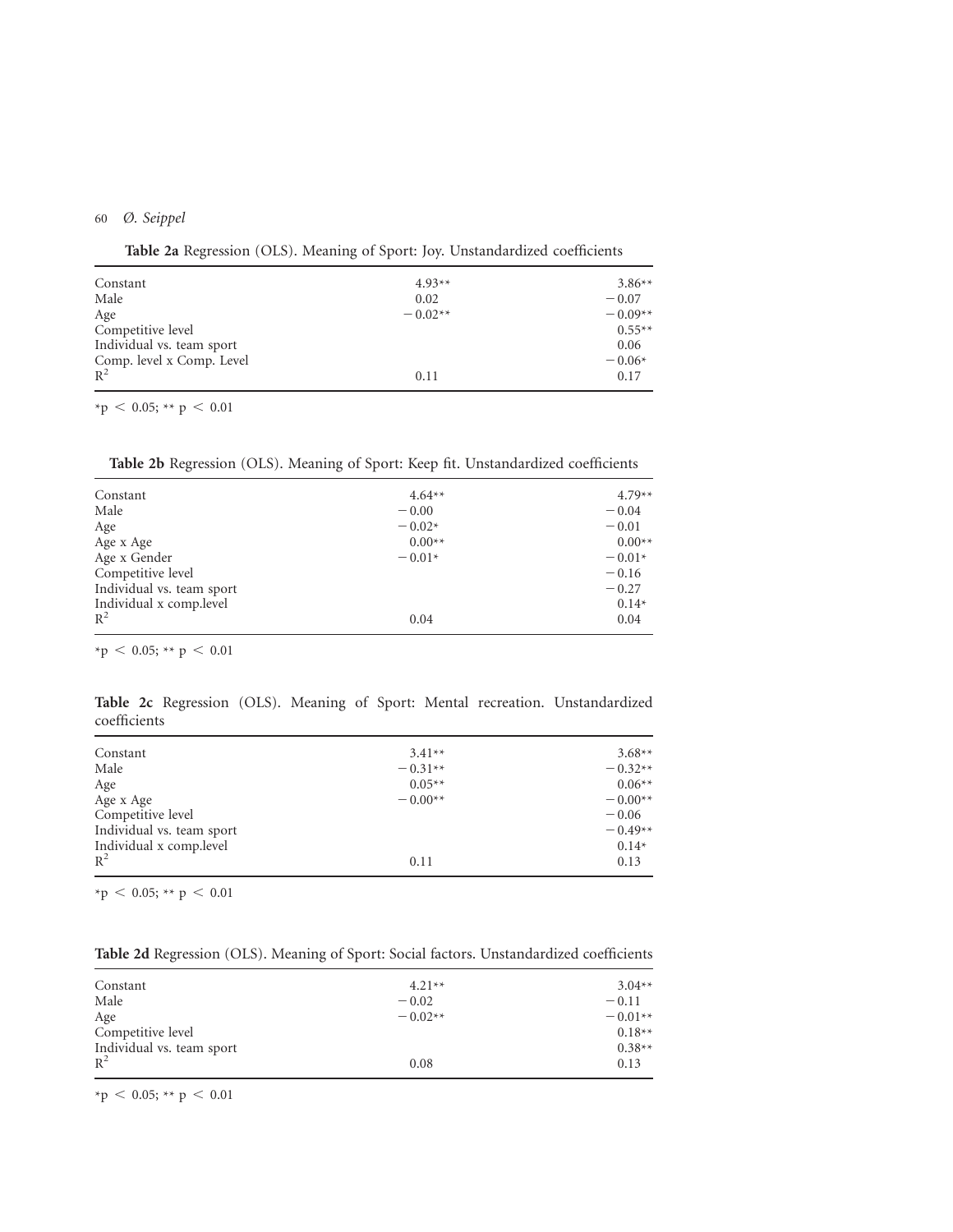| Constant                  | $4.27**$  | $1.89**$  |
|---------------------------|-----------|-----------|
| Male                      | $0.45**$  | $0.29**$  |
| Age                       | $-0.09**$ | $-0.05**$ |
| Age x Age                 | $0.00**$  | $0.00**$  |
| Competitive level         |           | $0.81**$  |
| Individual vs. team sport |           | $0.43**$  |
| Individual x comp. level  |           | $-0.18**$ |
| $R^2$                     | 0.26      | 0.40      |

Table 2e Regression (OLS). Meaning of Sport: Competition. Unstandardized coefficients

\*p < 0.05; \*\* p < 0.01

Table 2f Regression (OLS). Meaning of Sport: Expressivity. Unstandardized coefficients

| Constant                  | $4.59**$  | $3.40**$  |
|---------------------------|-----------|-----------|
| Male                      | $-0.12$   | $-0.20*$  |
| Age                       | $-0.08**$ | $-0.06**$ |
| Age x Age                 | $0.00**$  | $0.00**$  |
| Competitive level         |           | $0.31**$  |
| Individual vs. team sport |           | 0.07      |
| $R^2$                     | 0.08      | 0.13      |

\*p < 0.05; \*\* p < 0.01

Table 2g Regression (OLS). Meaning of Sport: Body and appearance. Unstandardized coefficients

| Constant                  | $2.24**$  | $2.86**$  |
|---------------------------|-----------|-----------|
| Male                      | $-0.14$   | $0.12**$  |
| Age                       | $0.02**$  | $0.02*$   |
| Age x Gender              | $-0.01**$ | $-0.01**$ |
| Competitive level         |           | $-0.23*$  |
| Individual vs. team sport |           | $-0.46**$ |
| Individual x comp. level  |           | $0.18*$   |
| $R^2$                     | 0.02      | 0.03      |

\*p < 0.05; \*\* p < 0.01

included in the model [46]. In each case, it is controlled for interaction effects and non-linear effects, and these are included in the presentation of results where they were found to be statistically significant.

The most widespread reason for being active in sport is the fun and joy associated with the activity. Social background explains about ten per cent of the variance for this variable, and sport activity adds six per cent to this. Basically, two kinds of variables seem important. First, for social background, low age seems to contribute to a high level of 'fun and joy'. This is the first in a line of indications showing very clearly, and in accordance with official sport policies, that sport does not represent the same kind of social good to young and old athletes: Sport as enjoyment is for young people more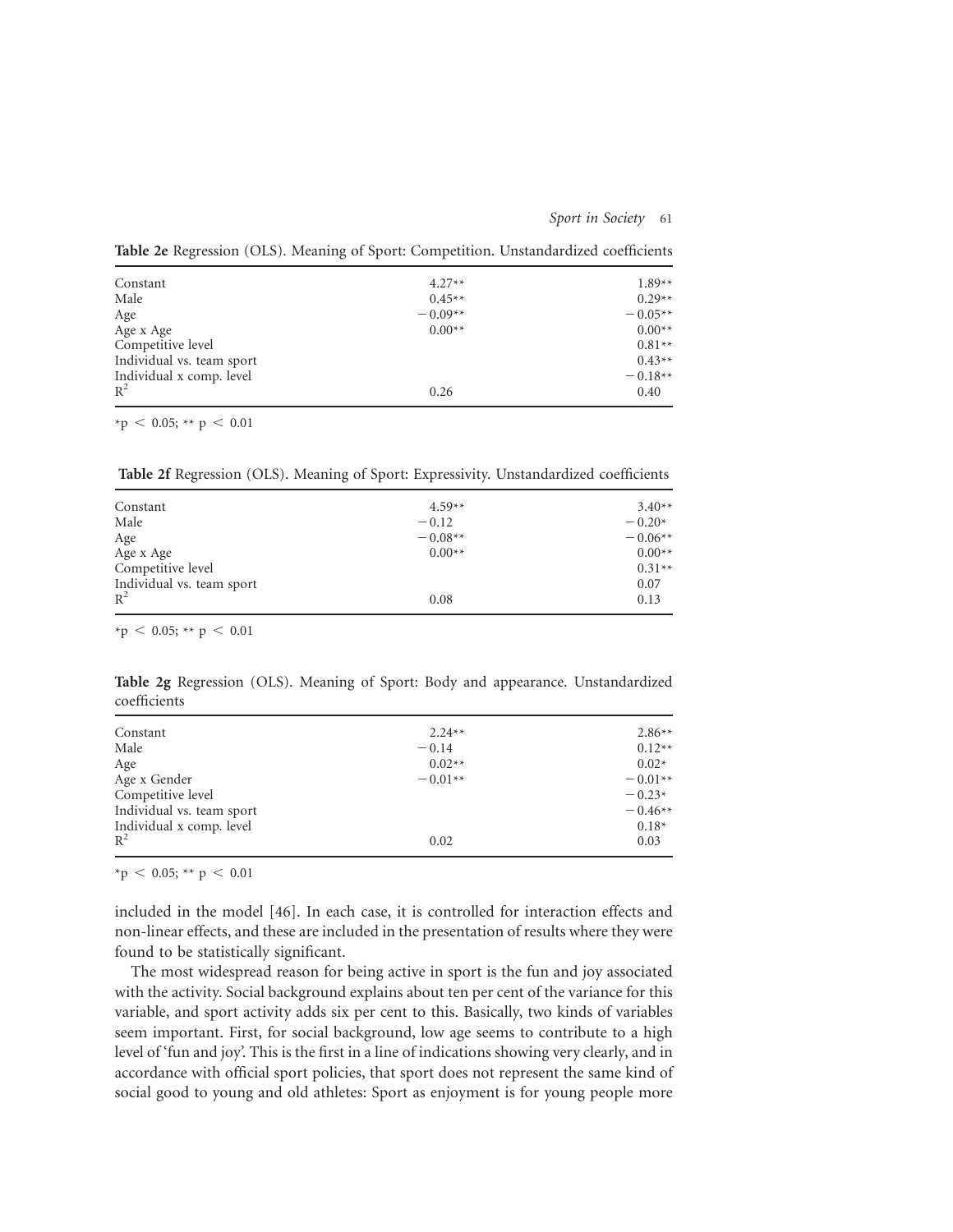than for the elderly. Second, being on a high competitive level also seems to go together with a pleasurable sport activity, especially among those on the highest competitive level. Competition is often presented as a threat to sport as a social good because it excludes groups of people. The other side of the coin emerges here where competition seems to imply a kind of involvement and commitment to the activity that also increases the experience of having a good time. Thus, the ambiguity hypothesized above is confirmed.

The second most prevalent reason for being active in sport  $-$  to keep fit  $-$  is not explained very well by our variables, but the most significant set of explanatory variables is social background: age and gender in rather complex interaction. First, when including age-squared, there is a positive effect of age but this effect decreases with increasing age (and in line with the hypothesis). Second, we find an interaction between age and gender, which means that 'to keep fit' is a reason of importance for women, but that the difference between men and women increases with age; differences are insignificant among the younger groups but increasingly important with age. Again we see that different age groups experience their sport differently; older participants seem more instrumental than younger athletes. The interaction effect for gender and age complicates our assumptions, and could indicate that there is a generational shift going on where not only the younger are less instrumental than the elder participants, but also that young women and men are more similar than elder women to elder men when it comes the meaning ascribed to the activity. Next, there is also a significant interaction between level and kind of sport, which means that to keep fit is a more important reason for being active among those on a low competitive level in individual sports than low level team sports, and that this difference between kinds of sport decreases by increasing competitive level; on a high competitive level there is a very modest difference between individual sports and team sports when it comes to 'keep fit' as a reason for being active.

Third, for mental recreation, social background again is most important. First, women seem to be more concerned with sport as mental recreation than men. Second, age has, as expected, a positive effect on this meaning, but the effect drops a little among the oldest members. Once more older people seem to have a more instrumental approach to sport than the younger. On a general level, mental recreation is a more important reason for those active in individual sports, but there is an interaction effect between competitive level and the kind of sport which indicates that this effect is stronger for those on a low competitive level compared to those in team sport, and not very strong on a high competitive level.

Being active in sport organizations because of the social relations involved is explained, from the view of social background, first and foremost by age: as hypothesized social relations within sport organizations are important for the younger members. Again we see that sport is something more of a social good for younger than elder participants. Characteristics of the sport activity itself – high competitive level and team sports (as opposed to individual sports) –also seem to lead to emphasizing the social relations as a reason for being active within the voluntary sport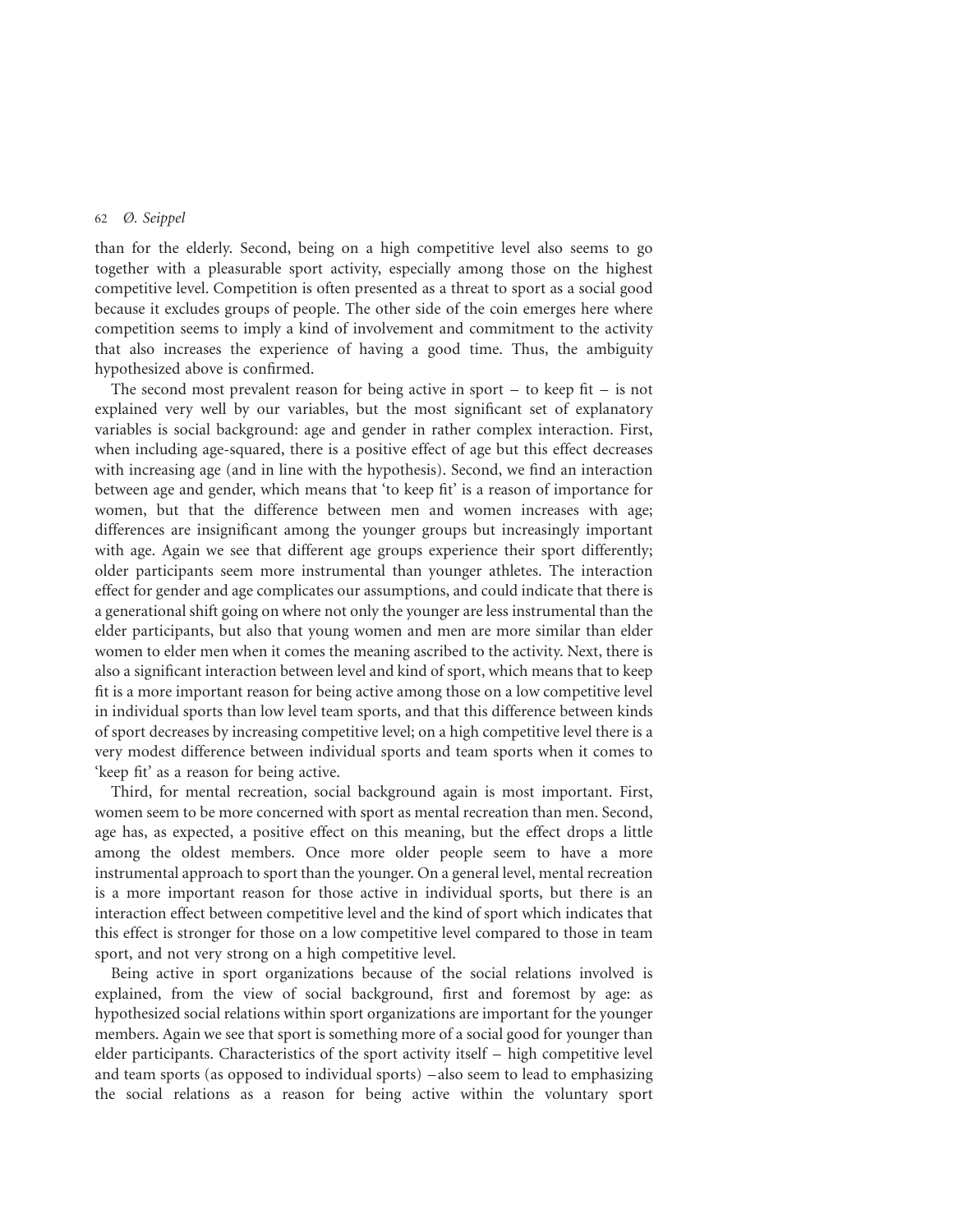organizations. Of particular interest here is the confirmation of team sport as being more socially important than individual sport. Once again we see that competing on a high level (relatively) seems to imply that some kind of social integration is appreciated. As for fun, this indicates that competition implies involvement and commitment of a kind that also has repercussions for how the activity is experienced more generally.

The fifth reason for being active in the sport organizations – 'competition and achievements' – is the motive best explained by our variables. First, this is obviously a reason stated more often by men, and it also has a stronger hold among younger than elder athletes. Most interesting here is that this is the only meaning dimension prioritized significantly higher by men than women, indicating that sport still partly functions as what Dunning calls a 'male preserve' [47]. Next, type of sport activity contributes significantly to how important competition is considered. First (and naturally), being on a high competitive level indicates that competition is important. Second, being active in team sport also tends to lead to a focus on competition as a reason for being active. Third, an interaction between the two sport-activity-factors shows that team sport especially is more conducive to competition, compared to individual sports, on a low competitive level [48].

Expressing oneself through sport activity is explained both by social characteristics (women and young people [with an additional small increase among the elderly]) and sport characteristics (high competitive level). The age difference for this dimension again highlights that sport is a far more important social arena existentially for young people than older people.

Doing sport because of 'body and appearance' is, through an interaction between age and gender, clearly more important to women than men, but this difference is negligible among the youngest, and increases by age. 'Body and appearance' is also more important for those doing individual sports, and (through an interaction with competitive level) this difference is especially important for those on a low competitive level, close to zero for those on a high competitive level. The interactive effect of gender and age again suggests that there is a generational shift going on where younger women and men participate in a more equal manner than older participants.

All in all there are patterns that are, to different degrees, common to all the above analyses. First, social background (age and gender) represents the most important – explaining the largest proportion of the variance – set of variables for all 'meanings' analysed. Second, however, in five of the seven analyses, characteristics of the sport activity – competitive level and individual sport versus team sport – also contributes substantially to the explanations of differences in the 'meanings of sport' for those active in sport. Third, the analyses generate a rather complex and manifold picture of how these four factors influence the reasons for being active in a voluntary sport organization. Moreover, it seems from the differences between the two blocks of explained variance  $(R^2)$  in the seven analyses that reasons (more or less) intrinsic to the activities are more closely linked up to the kind of sport activity, than extrinsic reasons. This probably indicates that some sports/some ways to do sports are more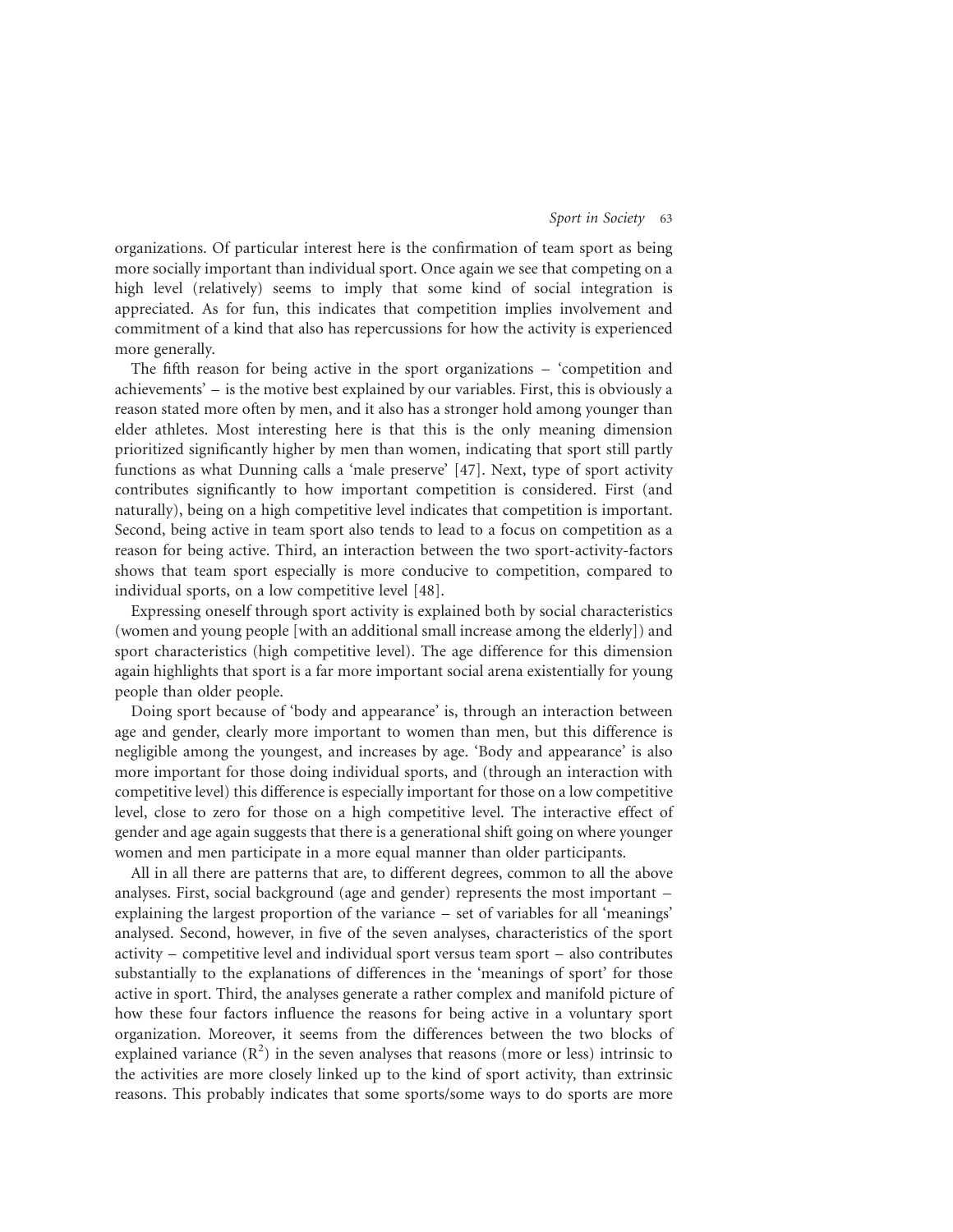conducive to these experiences than other sports. This complexity is outlined above in the presentation of the empirical data, and I will return to some of the most significant findings in the subsequent discussion.

#### Summary and Discussions

In summing up, three empirical findings should be noticed. First, there is a large variety of reasons for doing sports. The most widespread is simply to have 'fun and enjoy' the activity, followed by the desire to 'keep fit'; to get some 'mental recreation' and to enhance the 'social relations' related to the sport context. The least important reasons, among those included in the analyses, are 'body and appearance', 'expressivity' and 'competition'. There are significant qualitative differences between these reasons, which indicate that people experience their sport activities very differently. This finding confirms the need for multi-dimensional approaches to really get at how sport functions as a social good. Second, it is also important to note that there are significant differences between various social groups (age and gender) and different kinds of sport activities (individual vs. team sports and competitive level) with respect to which reasons appear central. Third, without being able to include this factor in the multivariate analyses, I have also pointed to class differences with respect to how athletes attach meaning to their sport activity, and this result, though explorative, points towards a more complex understanding than found in, for example, Bourdieu's analyses of sport and social class.

In light of the theoretical discussions introducing the seven meanings of sport in this essay, at least four points should be noticed. First, sport activity is, quite naturally and beyond any doubt, an arena where young and old people assign different meanings to their participation; that is, they benefit in different ways from their sport activity. It seems reasonable to conclude that, on a general level, young members have more reasons for their sport practice than elder members, and the only dimension where the elderly in a uniform and linear way have a higher score then the younger is sport as 'mental recreation'.

That gender also has an effect on how many sports are experienced, even after a very gender-biased-selection into the sport arena, is definitively worth noticing. For practical reasons it is perhaps most interesting to note that the only reason where men have a systematically higher score – competition – is a characteristic mostly intrinsic to sport compared to physical activity more generally. This finding indicates both why sport still is an arena dominated by men, and also why the emerging fitness sector, not based on traditional competitive sport to the same extent, is an arena with a clear majority of women [49]. Some of the interactive effects of age and gender indicate that the differences between men and women are smaller in the younger age groups, and this could imply that a new generation of athletes are growing up, where gender is less of a distinctive marker. These age and gender inequalities also raise several normative questions: What should sport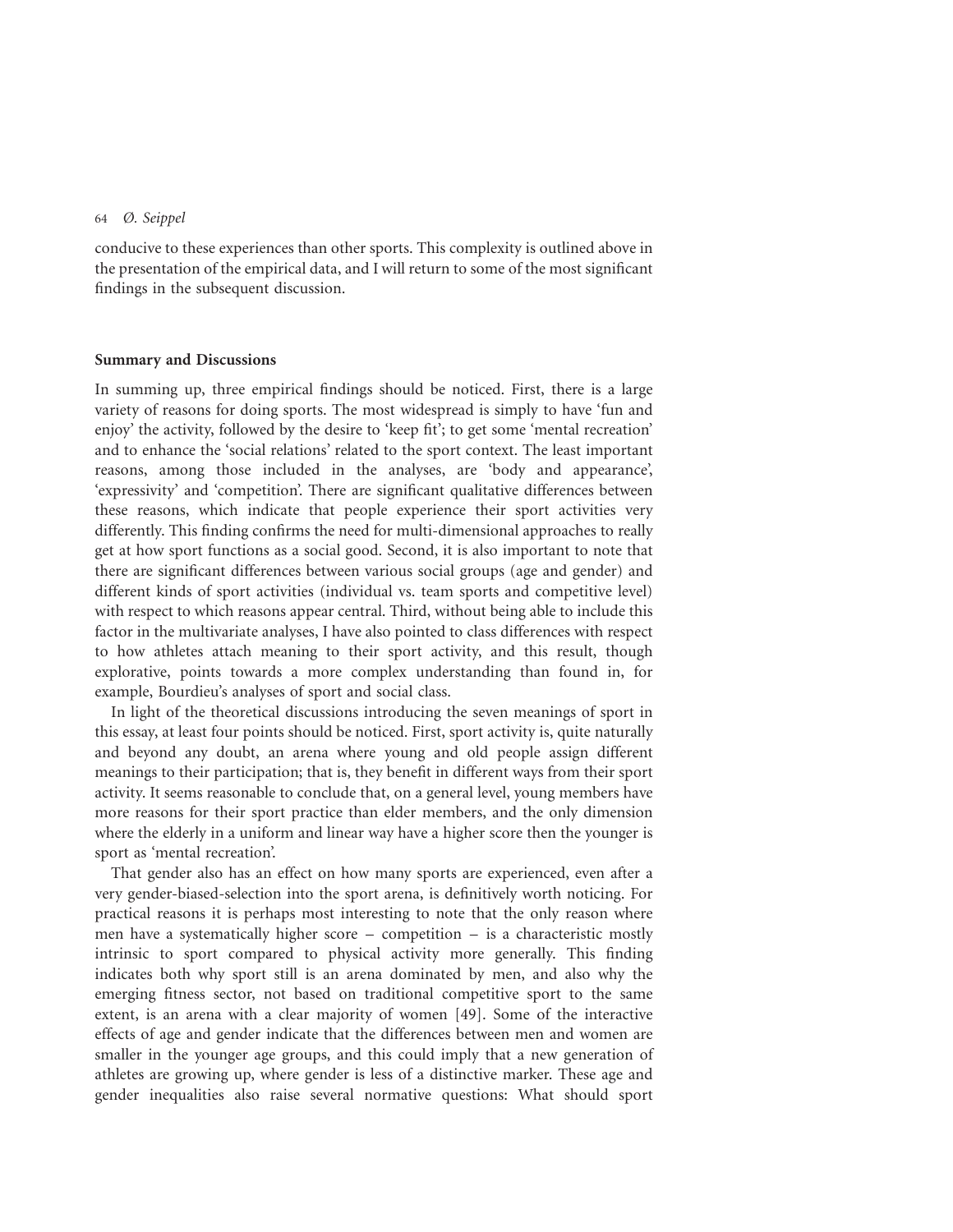activities be like? Which characteristics should be emphasized when considering public support to sport organizations?

Third, there are notable differences between how various characteristics of the sport activity itself influence the experience of the sport activity. This applies directly to different kinds of sports (not reported here), to team sport in contrast to individual sports and, not least, to the competitive level of the athletes. Again, this raises important questions with respect to what is considered important when evaluating sport activities and what kind of sport activities should receive public funding. Especially important here is the finding that being on a high competitive level is a strong predictor for benefiting from sport activity, and especially a significant positive effect of competitive level on what could be called the existential dimensions of sport (fun, expressivity and social relations) is noteworthy. Thus, at the same time that competition bars people from participating in sport, competition seems to be what is required for sport to function as a sort of existential social good. This is an argument in favour of distinguishing more clearly between competitive sport and physical activity in general, and it complicates the issue of how to respond to the question of mass versus elite sport: It seems that some of the good effects aimed at through a broad mass participation in sport actually require a certain level of competitive involvement and that a certain dose of elitism is a prerequisite for getting something 'existential' out of ones sport activity. Moreover, it is also interesting to note that this factor – competitiveness – in some cases has a different function within team sports and individual sports.

Finally, if one considers the experiences people have in sport organizations – joy and pleasure, keeping fit and social relations – as individual and social goods, it is, first, as a consequence, significant to note that these goods are distributed in systematically biased ways. Accordingly, it is important to note that the social goods associated with sport activity emerge as part of a rather complicated picture; there are different kinds of goods, and they are distributed in some cases in opposite directions, according to various variables. This makes sport activity as a social good an interesting case, though more difficult to handle than often assumed, both for researchers and policy makers.

#### **Notes**

- [1] Lüschen et al., 'The Sociocultural Context of Sport and Health'; Thrane, 'Fysisk aktivitet, helse og subjektivt velvære'.
- [2] As an example, about 70 per cent of the Norwegian population exercises at least once a week according to Statistics Norway, see http://www.ssb.no/emner/07/02/50/fritid/.
- [3] Giddens, Modernity and Self-Identity, Beck, Risk Society; for sport, see Elias & Dunning, Quest for Excitement; Rittner, 'Sport in der Erlebnisgesellschaft'; Bette, Systemtheorie und Sport; Dunning, Sport Matters, Sassatelli, 'Interaction Order and Beyond'.
- [4] Cox et al., 'Overview of Sport Psychology'.
- [5] Searle, Intentionality.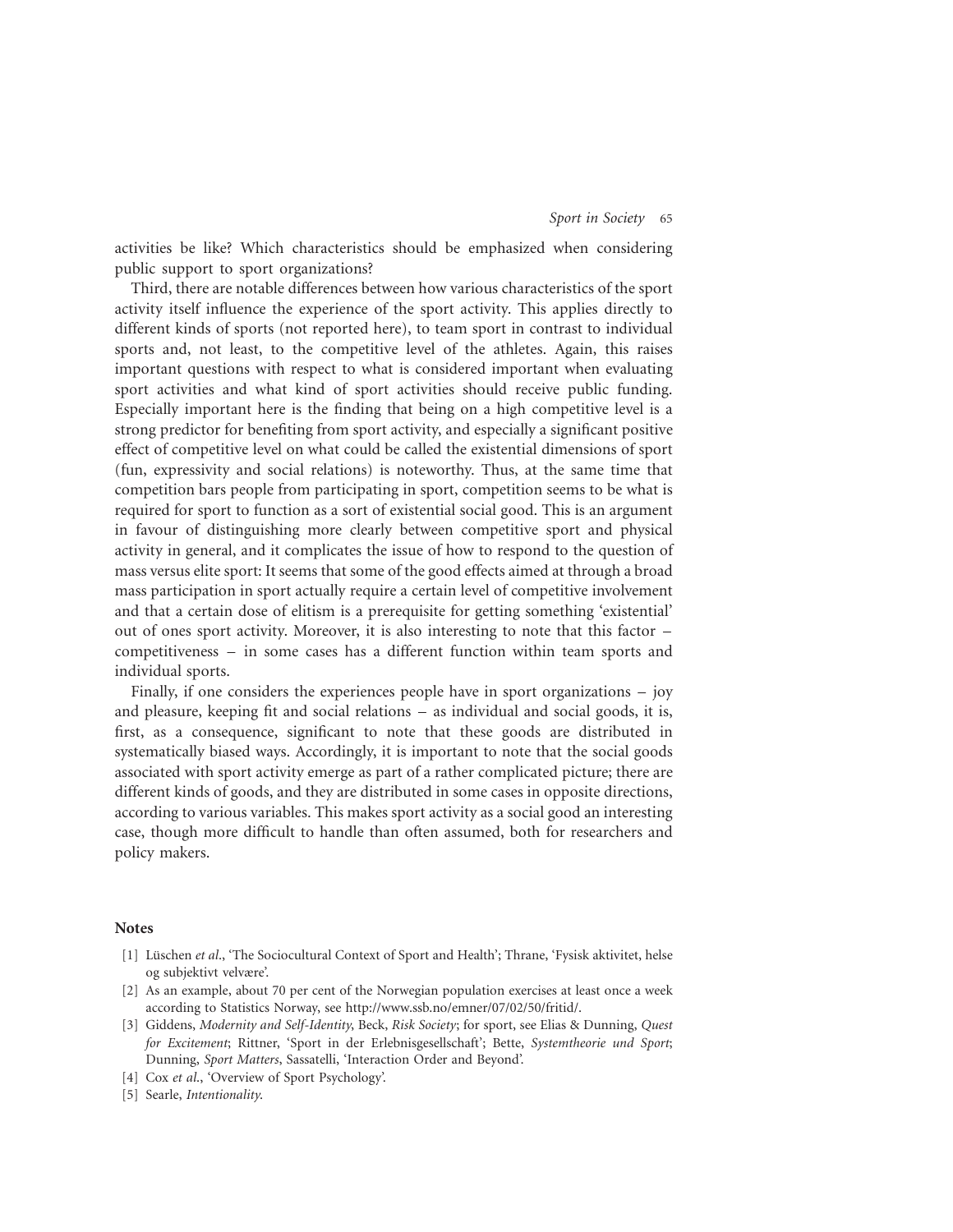- [6] The intrinsic, relational or dialectic quality of the relation between 'motivation' and 'action' has been a common theme in sociology, and reminiscent examples of such approaches are found in Mills, 'Situated Actions and Vocabularies of Motive'; Blumer, Symbolic Interactionism; Taylor, Philosophy and the Human Sciences; and Emirbayer, 'Manifesto for a Relational Sociology'.
- [7] Mandell, Sport. A Cultural History; Olstad, Norsk idretts historie; Lasch, The Culture of Narcissism; Heinemann, Einführung in die Soziologie des Sports.
- [8] Sport psychology makes a parallel distinction between intrinsic and extrinsic motivation. For more on this, see Vallerand and Fortier, 'Measures of Intrinsic and Extrinsic Motivation in Sport and Physical Activity'.
- [9] Huizinga, Homo Ludens, 3.
- [10] Caillois, Man, Play, and Games; Guttmann, From Ritual to Record; Lasch, The Culture of Narcissism, Morgan, Leftist Theories of Sport.
- [11] Suits, 'The Elements of Sport', 12.
- [12] Morgan and Meier, Philosophic Inquiry in Sport; Inglis and Hughson, 'The Beautiful Game and the Proto-Aesthetics of the Everyday'.
- [13] Taylor, 'Invoking Civil Society'; Featherstone et al., The Body; Lash and Urry, Economies of Signs & Space; Hetherington, Expressions of Identity; Gibbins and Reimer, The Politics of Postmodernity; Schuessler, A Logic of Expressive Choice.
- [14] Rittner, 'Sport in der Erlebnisgesellschaft'; Breivik, 'Sport in High Modernity'; Bette, Systemtheorie und Sport; Heino, 'What Is So Punk About Snowboarding?'
- [15] Featherstone et al., The Body; Blake, The Body Language; Bette, Systemtheorie und Sport; Sassatelli, 'Interaction Order and Beyond' and 'Body Politics'.
- [16] Cachay and Thiel, Soziologie des Sports.
- [17] Stichweh, 'Sport Ausdifferenzierung, Funktion, Code' and 'Sport und Moderne'; Tangen, Samfunnets idrett.
- [18] Morgan and Meier, Philosophic Inquiry in Sport; Heinemann, Einführung in die Soziologie des Sports, 34–5.
- [19] Walzer, 'The Civil Society Argument'; Taylor, 'Invoking Civil Society'; Warren, Democracy and Association.
- [20] See Wolfenden, Sport & the Community; Roche, 'Sport and Community'; Morgan, Leftist Theories of Sport; St.meld, 'Idrettslivet i endring', 14.
- [21] Dunning, Sport Matters; McKay et al., Masculinities, Gender Relations, and Sport.
- [22] Abraham, '"Geschlecht" als Strukturdimension sozialer Ungleichheit'; Theberge, 'Gender and Sport'; Weinberg et al., 'Motivation for Youth Participation in Sport and Physical Activity'.
- [23] Tomlinson, 'Lifestyle and Social Class'.
- [24] Wright, Classes; Goldthorpe, On Sociology.
- [25] Grusky and Weeden, 'Decomposition Without Death'.
- [26] Eder, The New Politics of Class; Lash and Urry, Economies of Signs & Space.
- [27] Pakulski and Waters, The Death of Class.
- [28] Veblen, Den arbeidsfrie klasse.
- [29] Morgan, Leftist Theories of Sport; Cachay and Hartmann-Tews, Sport und soziale Ungeichkeit; Gruneau, Class, Sports and Social Development; Sugden and Tomlinson, 'Theorizing Sport, Social Class and Status'.
- [30] Bourdieu, 'Sport and Social Class', 819.
- [31] Sugden and Tomlinson, 'Theorizing Sport, Social Class and Status'.
- [32] Loland, ed., Toppidrettens pris.
- [33] Hargreaves, Sport, Power and Culture; Olstad, Norsk idretts historie; Heinemann, Einführung in die Soziologie des Sports.
- [34] Skirstad, 'Norwegian Sport at the Crossroad'; Enjolras and Seippel, Norske idrettslag 2000.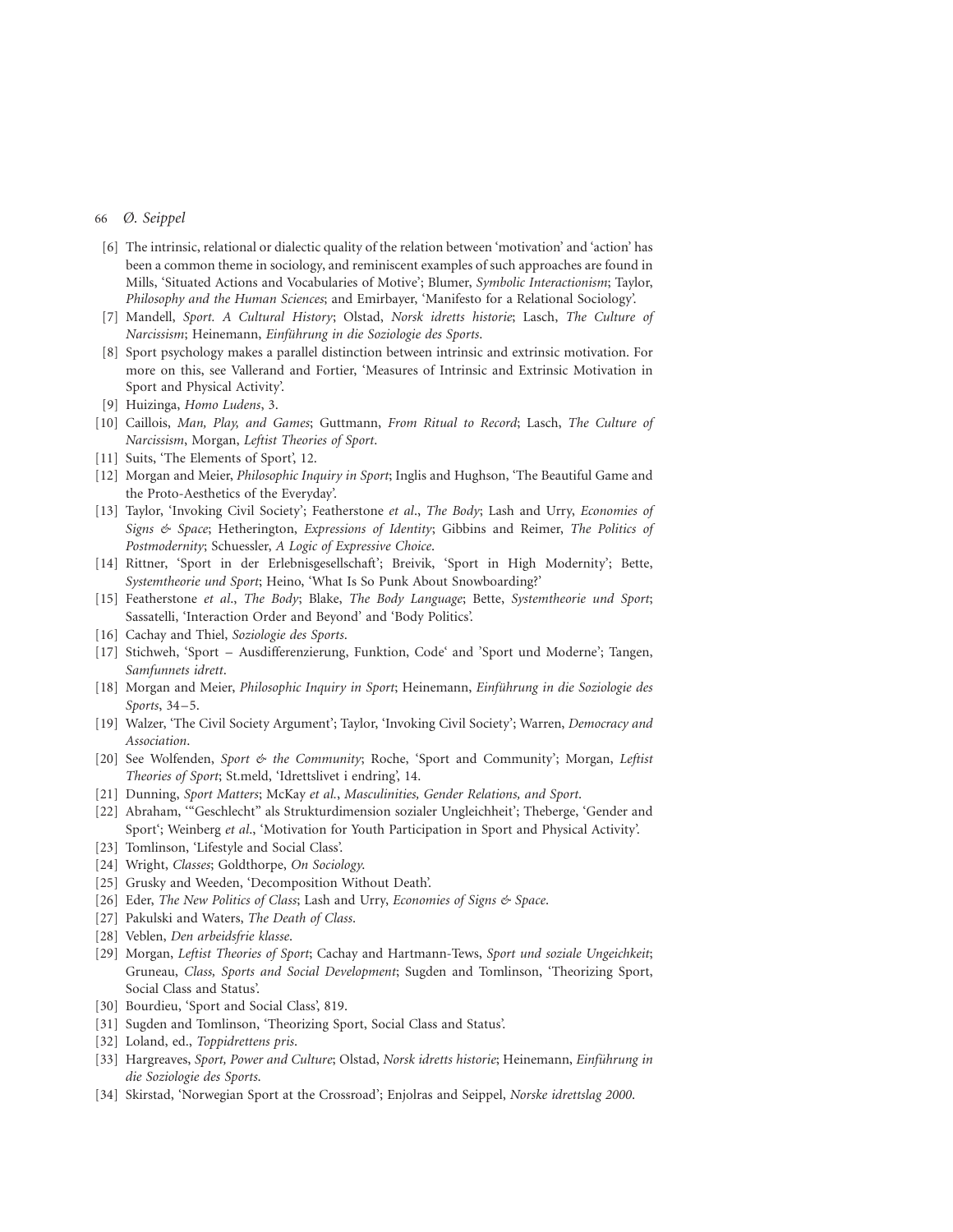- [35] In a Norwegian context, two out of three in the adult population exercise at least once a month and 28 per cent of the population is a member of a voluntary sport organization. For an overview of participation in physical activity and sport in a Norwegian context, see Dølvik et al., Kluss i vekslinga; Breivik and Vaagbø, Utviklingen i fysisk aktivitet i den norske befolkning 1985 – 1997; Vaage, 'Kultur- og fritidsaktiviteter' and www.ssb.no.
- [36] Seippel, 'Volunteers and Professionals in Norwegian Sport Organizations'.
- [37] Goksøyr, 'The Popular Sounding Board'.
- [38] Goksøyr, 'Norway and the World Cup'; Maguire, Global Sport; Miller et al., Globalization and Sport.
- [39] Goksøyr. ed., Kropp, kultur og tippekamp.
- [40] The sample of individual members is based on lists of members from a random sample of Norwegian voluntary sport organizations (which in turn is taken from the register held by the 'Norwegian Olympic Committee and Sport Federation' [NOC]). From a population of about 7,000 clubs, 549 clubs were randomly selected. 294 clubs responded to the questionnaire, which gives a response rate of 54 per cent. The size of the clubs in the total population is known, and comparing our sample with the population indicates that the quality of the data on this organizational level is quite good. For more on this, see Enjolras and Seippel, Norske idrettslag 2000.
- [41] This number reflects two factors that are partly caused by the lack of quality of the lists of members provided by the sport organizations. First, lots of questionnaires where returned by the postal service (1,149) and many respondents communicated that they were not, and in some cases had never been, members of a sport club. Together we estimated that misdirected questionnaires amounted to about 2,000 respondents. Next, we did not know the age of most of our sample, so we estimate that 1,725 respondents who were in the wrong age group (below 13) received the questionnaire. This leaves us with 1,660 answers from a sample of 5,654 'valid members', which, in turn, gives a response rate of 29.4 per cent.

Three complicating factors contributed to this result. First, because the research project was to cover a wide spectrum of age groups of which the factual age of the respondents was not known beforehand, various versions of the questionnaire were sent to each one, and the respondents were asked to choose the correct one for their age-group. Next, because of public restrictions, several age groups needed permission from their parents (a signature) whereas some just had to inform their parents of their participation. Third, the questionnaire was sizeable (20 pages at most).

[42] The questionnaire contains a list of statements where the respondents are asked whether they consider each statement as 'very appropriate', 'rather appropriate', 'rather inappropriate', 'very inappropriate' and 'don't know' for their sport activity within the club. The 'don't know' category is used as a middle category making each variable into a five-point scale. The dimensions of meaning then consist of one, two or three variables merged into an additive index. Below is a list of the statements used for each dimension of meaning and Cronbachs alpha as a measure for the reliability of the indices.

Joy: 'I think doing sport is fun.'

Physical health: 'I want a healthy body', 'I want to keep fit'. Cronbachs alpha: 0.74.

Mental recreation: 'I feel that I get a mental surplus from my exercise', 'I feel that I get a physical surplus from exercising'. Cronbachs alpha: 0.76.

Social factors: 'I meet my friends in the sport club', 'I appreciate the social community of the sport club', 'Sport is important for my social network'. Cronbachs alpha: 0.79.

Competition and achievements: 'I like to compete', 'I like excitements and challenges', 'I like to win'. Cronbachs alpha: 0.78.

Expressivism: 'I feel that I am able to express important aspects of myself through the activity in the sport club.'

Appearance and body: 'I want to take care of my appearance', 'I consider my weight important', 'I take part to get a nice and attractive body'. Cronbachs alpha: 0.71.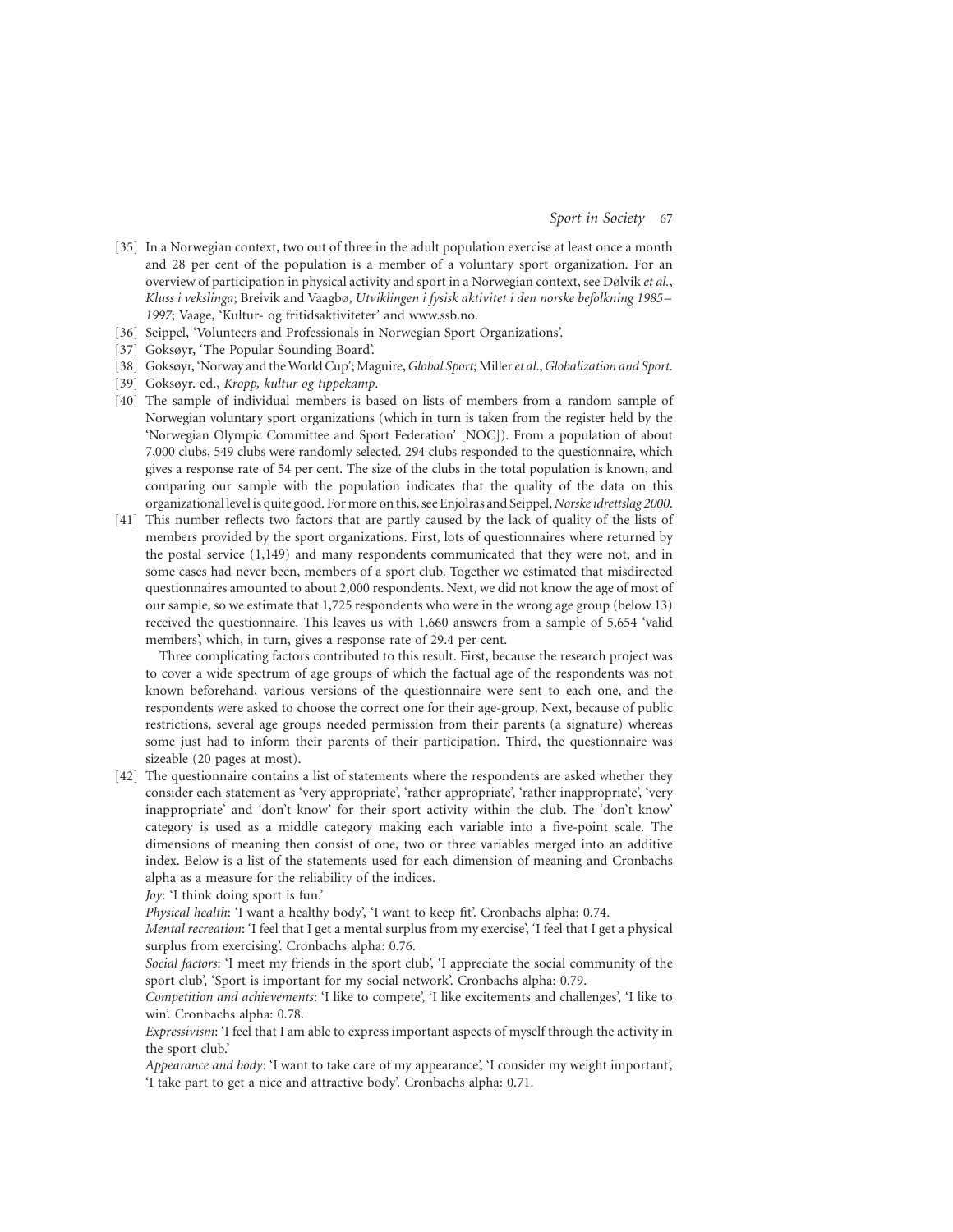- [43] I have chosen this approach because the social class variable does not function very well in multivariate analyses because of the large proportion of youngsters in our sample and the lack of appropriate data on their parents.
- [44] The analysis is based on the part of the sample aged 18 years or above  $(N = 1222)$ . Class is measured rather traditionally, without possibilities for more fine-grained analyses.
- $[45]$  \* p < 0.05, \*\* p < 0.01.
- [46] Respondent were asked to list their sport activities. If active in more than one sport, sport activities were listed according to how often they participated. The respondents are then classified according to whether this 'most active' sport is a team-sport or an individual sport. For competitive level, respondents were asked 'At which competitive level do you see yourself in your sport? Consider your level compared to other athletes at your age.' The answers were: 1. 'Exercising level, without any competition', 2. 'Exercising level with some competition', 3. 'Low competitive level', 4. 'Medium competitive level', 5. 'High competitive level, nationally', 6. 'High competitive level, internationally'.
- [47] See Dunning, Sport Matters.
- [48] This is probably due to the fact that competition is, regardless of level, an intrinsic feature of most team sports (football, handball et cetera), whereas many individual sports could be performed without focusing upon competition.
- [49] See Ulseth, 'Prestasjon eller rekreasjon?'

#### References

- Abraham, A. ""Geschlecht" als Strukturdimension sozialer Ungleichheit auch im Sport." In Sport und soziale Ungeichkeit, edited by K. Cachay and I. Hartmann-Tews. Stuttgart: Verlag Staphanie Naglschmid, 1998.
- Beck, U. Risk Society. London: Sage, 1992.
- Bette, K. Systemtheorie und Sport. Frankfurt: Suhrkamp, 1999.
- Blake, A. The Body Language. London: Lawrecne and Wishart, 1996.
- Blumer, H. Symbolic Interactionism. Berkeley, CA: University of California Press, 1969.
- Bourdieu, P. "Sport and Social Class." Social Science Information 17, no. 6 (1978): 819–40.

———. Distinction. London: Routledge & Kegan Paul, 1984.

Breivik, G. "Sport in High Modernity: Sport as a Carrier of Social Values." Journal of the Philosophy of Sport 25 (1998): 103–18.

———. and O. Vaagbø. Utviklingen i fysisk aktivitet i den norske befolkning 1985 –1997. Oslo: Norges idrettsforbund og olympiske komite, 1998.

- Cachay, K. and I. Hartmann-Tews, eds. Sport und soziale Ungeichkeit. Stuttgart: Verlag Staphanie Naglschmid, 1998.
- Cachay, K. and A. Thiel. Soziologie des Sports. Weinheim: Juventa, 2000.
- Caillois, R. Man, Play, and Games. New York: The Free Press, 1961.
- Cox, R. D., Qiu Yijun and Liu Zhan "Overview of Sport Psychology." In Handbook of Research on Sport Psychology, edited by R. Singer, M. Murphey and L. K. Tennant, New York: MacMillan, 1993.
- Dølvik, J. E., Ø. Danielsen, and G. Hernes. Kluss i vekslinga. Oslo: FAFO-rapport nr, 1988.
- Dunning, E. Sport Matters. London: Routledge, 1999.
- Eder, K. The New Politics of Class. London: Sage, 1993.
- Elias, N. and E. Dunning. Quest for Excitement. Oxford: Blackwell, 1986.
- Emirbayer, M. "Manifesto for a Relational Sociology." American Journal of Sociology 103, no. 2 (1997): 281–317.
- Enjolras, B. and Ø. Seippel 2000. Norske idrettslag. Oslo: Institute for Social Research, report 4/2001.

Featherstone, M., M. Hepworth, and B. S. Turner, eds. The Body. London: Sage, 1991.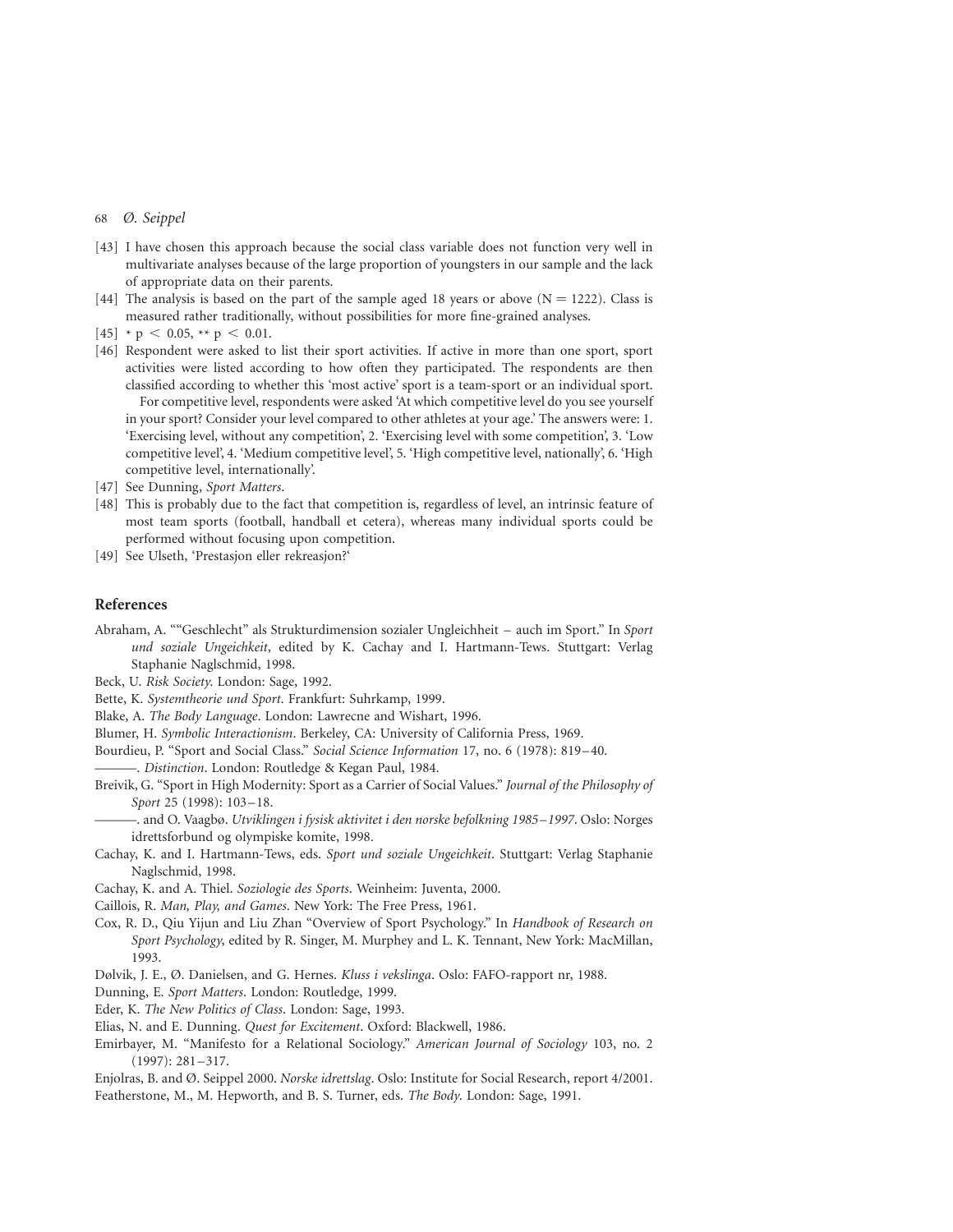Gibbins, J. R. and B. Reimer. The Politics of Postmodernity. London: Sage, 1999.

- Giddens, A. Modernity and Self-Identity. Cambridge: Polity Press, 1991.
- Goksøyr, M. "Norway and the World Cup: Cultural Diffusion, Sportification and Sport as a Vehicle for Nationalism." In Hosts and Champions, edited by J. Sugden and A. Tomlinson. Aldershot: Arena, 1994.
- Goksøyr, M., ed. Kropp, kultur og tippekamp: Statens idrettskontor, STUI og Idrettsavdelingen 1946 1996. Oslo: Universitetsforlaget, 1996.
- Goksøyr, M. "The Popular Sounding Board: Nationalism, "the People" and Sport in Norway in the Inter-war Years." In The Nordic World, edited by H. Meinander and J. A. Mangan. London: Frank Cass, 1998.
- Goldthorpe, J. On Sociology. Oxford: Oxford University Press, 2000.
- Gruneau, R. Class, Sports and Social Development. Champaign, IL: Human Kinetics, 1999.
- Grusky, D. and K. Weeden. "Decomposition Without Death: A Research Agenda for a New Class Analysis." Acta Sociologica 44, no. 3 (2001): 203–18.
- Guttmann, A. From Ritual to Record. New York: Columbia University Press, 1978.
- Hargreaves, John. Sport, Power and Culture: A Social and Historical Analysis of Popular Sports in Britain. Cambridge: Polity Press, 1986.
- Heinemann, K. Einführung in die Soziologie des Sports. Schorndorf: Verlag Karl Hofmann, 1998.
- Heino, R. "What Is So Punk About Snowboarding?" Journal of Sport and Social Issues 24, no. 2 (2000): 176–91.
- Hetherington, K. Expressions of Identity. London: Sage, 1998.
- Huizinga, J. Homo Ludens. Boston: The Beacon Press, 1955.
- Inglis, David and John Hughson. "The Beautiful Game and the Proto-Aesthetics of the Everyday." Cultural Values 4, 3 (2000): 279–97.
- Lasch, C. The Culture of Narcissism. New York: Norton, 1991.
- Lash, S. and J. Urry. Economies of Signs & Space. London: Sage, 1994.
- Loland, S., ed. Toppidrettens pris. Oslo: Universitetsforlaget, 1998.
- Lüschen, G., W. Cockerham, and G. Kunz. "The Sociocultural Context of Sport and Health, Problems of Causal Relations and Structural Interdependence." Sociology of Sport Journal 13, no. 2 (1996): 197–213.
- McKay, J., M. A. Messner, and D. Sabo, eds. Masculinities, Gender Relations, and Sport. London: Sage, 2000.
- Maguire, J. Global Sport. Cambridge: Polity Press, 1999.
- Mandell, R. D. Sport. A Cultural History. New York: Columbia University Press, 1984.
- Miller, T., G. Lawrence, J. McKay, and D. Rowe. Globalization and Sport. Playing the World. London: Sage, 2001.
- Mills, C. W. "Situated Actions and Vocabularies of Motive." American Sociological Review 5, no. 6 (1940): 904–13.
- Morgan, W. J. Leftist Theories of Sport. Urbana: University of Illinois Press, 1994.
- Morgan, W. J. and K. V. Meier, eds. Philosophic Inquiry in Sport. Champaign, IL: Human Kinetics, 1995.
- Olstad, F. Norsk idretts historie: Forsvar, sport, klassekamp 1861 –1939. (Norwegian Sport History: Military, Sport, Class Struggle 1861–1939). Oslo: Aschehoug, 1987.
- Pakulski, J. and M. Waters. The Death of Class. London: Sage, 1996.
- Rittner, V. "Sport in der Erlebnisgesellschaft." In Erlebnissport Erlebnis Sport, edited by H. Allmer and N. Schulz. Sankt Augustin: Academia Verlag, 1995.
- Roche, M. "Sport and Community: Rhetoric and Reality in the Development of British Sport Policy." In Sport, Culture and Politics, edited by J. Binfield and J. Stevenson. Sheffield: Sheffield Academic Press, 1993.